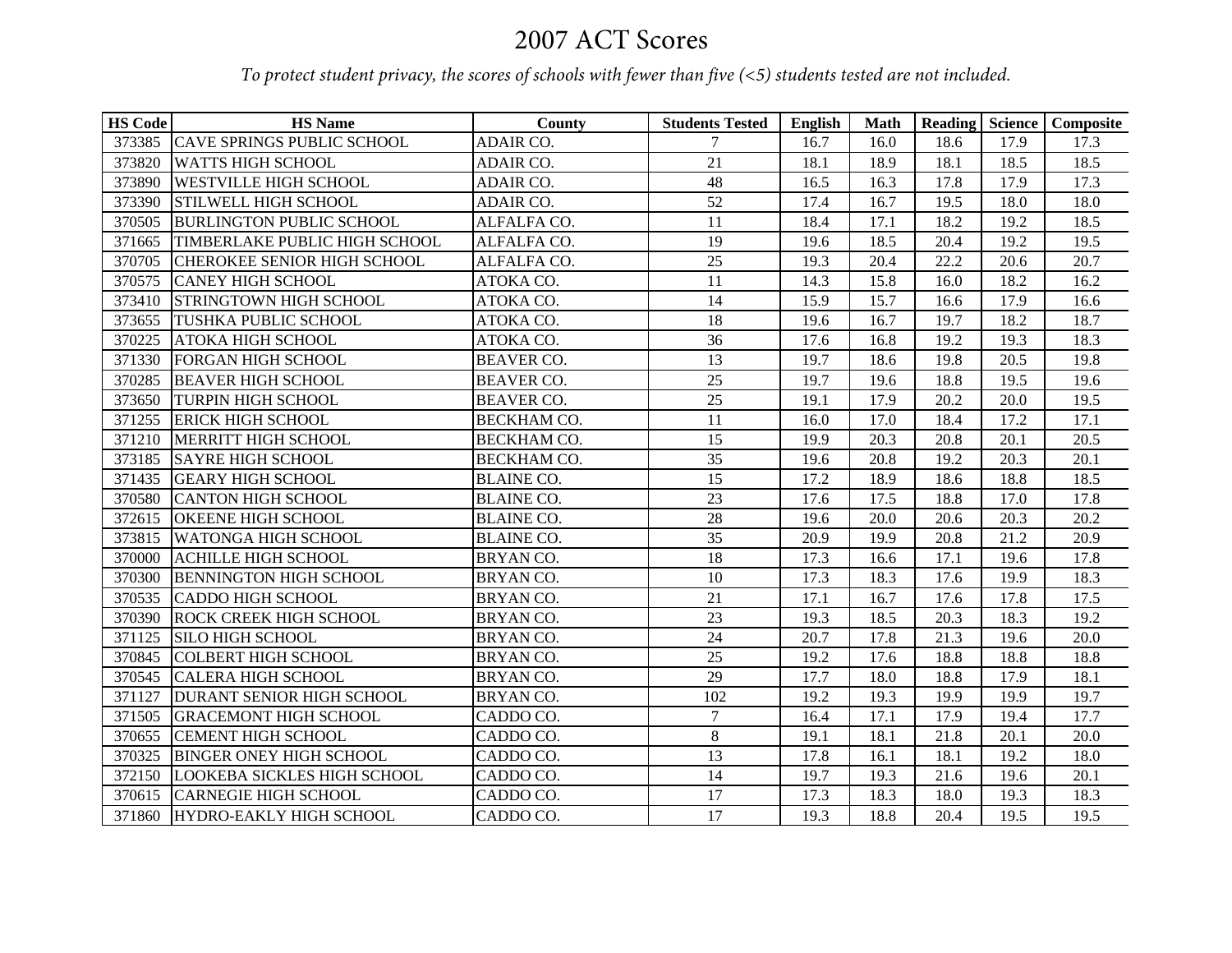| <b>HS Code</b> | <b>HS</b> Name                  | County              | <b>Students Tested</b> | English | <b>Math</b> |      |      | Reading Science Composite |
|----------------|---------------------------------|---------------------|------------------------|---------|-------------|------|------|---------------------------|
|                | 371335 FORT COBB BROXTON SCHOOL | CADDO CO.           | 18                     | 17.1    | 17.6        | 19.5 | 18.3 | 18.2                      |
| 370153         | APACHE HIGH SCHOOL              | CADDO CO.           | 19                     | 18.9    | 18.6        | 19.9 | 19.1 | 19.3                      |
|                | 371712 HINTON HIGH SCHOOL       | CADDO CO.           | 21                     | 21.7    | 20.7        | 22.2 | 21.6 | 21.7                      |
| 370980         | <b>CYRIL HIGH SCHOOL</b>        | CADDO CO.           | 22                     | 18.7    | 19.5        | 20.0 | 20.1 | 19.7                      |
| 370145         | RIVERSIDE INDIAN SCHOOL         | CADDO CO.           | 46                     | 12.5    | 15.3        | 14.7 | 15.3 | 14.5                      |
| 370135         | ANADARKO HIGH SCHOOL            | CADDO CO.           | 61                     | 17.3    | 17.2        | 18.8 | 18.5 | 18.1                      |
| 370550         | <b>CALUMET HIGH SCHOOL</b>      | CANADIAN CO.        | $8\,$                  | 19.0    | 19.0        | 20.8 | 17.5 | 19.3                      |
| 372875         | PITTSBURG HIGH SCHOOL           | CANADIAN CO.        | 9                      | 21.0    | 19.1        | 22.6 | 18.4 | 20.3                      |
| 373680         | UNION CITY HIGH SCHOOL          | CANADIAN CO.        | $\mathbf{Q}$           | 17.6    | 18.1        | 18.8 | 17.6 | 18.1                      |
| 371230         | <b>EL RENO HIGH SCHOOL</b>      | CANADIAN CO.        | 93                     | 18.8    | 18.6        | 20.4 | 19.1 | 19.4                      |
| 372865         | PIEDMONT HIGH SCHOOL            | CANADIAN CO.        | 106                    | 20.3    | 19.8        | 20.5 | 20.8 | 20.5                      |
| 374020         | YUKON HIGH SCHOOL               | CANADIAN CO.        | 313                    | 21.8    | 20.3        | 22.3 | 21.2 | 21.5                      |
| 372500         | MUSTANG HIGH SCHOOL             | CANADIAN CO.        | 327                    | 22.0    | 21.0        | 22.8 | 22.0 | 22.1                      |
| 371375         | FOX HIGH SCHOOL                 | <b>CARTER CO.</b>   | 11                     | 15.8    | 18.5        | 16.2 | 15.5 | 16.5                      |
| 373950         | <b>WILSON HIGH SCHOOL</b>       | CARTER CO.          | 23                     | 16.5    | 17.0        | 17.7 | 17.5 | 17.3                      |
| 371655         | <b>HEALDTON HIGH SCHOOL</b>     | <b>CARTER CO.</b>   | 24                     | 19.3    | 17.5        | 20.8 | 19.3 | 19.3                      |
| 370180         | <b>DICKSON SCHOOL</b>           | <b>CARTER CO.</b>   | 52                     | 18.9    | 18.0        | 19.9 | 19.7 | 19.2                      |
| 370195         | PLAINVIEW HIGH SCHOOL           | <b>CARTER CO.</b>   | 54                     | 23.3    | 23.0        | 24.1 | 22.9 | 23.4                      |
| 372130         | LONE GROVE HIGH SCHOOL          | <b>CARTER CO.</b>   | 55                     | 21.4    | 21.1        | 22.1 | 20.7 | 21.4                      |
| 370178         | <b>ARDMORE HIGH SCHOOL</b>      | <b>CARTER CO.</b>   | 118                    | 19.3    | 19.3        | 20.0 | 19.4 | 19.6                      |
|                | 371845 HULBERT HIGH SCHOOL      | CHEROKEE CO.        | 30                     | 17.7    | 17.6        | 19.2 | 19.8 | 18.7                      |
| 372793         | <b>KEYS HIGH SCHOOL</b>         | CHEROKEE CO.        | 45                     | 19.7    | 18.6        | 20.4 | 19.8 | 19.7                      |
| 373453         | <b>SEQUOYAH HIGH SCHOOL</b>     | CHEROKEE CO.        | 90                     | 16.1    | 17.1        | 18.7 | 16.6 | 17.3                      |
| 373455         | <b>TAHLEQUAH HIGH SCHOOL</b>    | CHEROKEE CO.        | 147                    | 20.5    | 19.0        | 21.5 | 20.7 | 20.6                      |
| 373310         | <b>SOPER PUBLIC SCHOOL</b>      | CHOCTAW CO.         | 11                     | 15.6    | 17.0        | 18.0 | 16.1 | 16.7                      |
| 370410         | <b>BOSWELL HIGH SCHOOL</b>      | CHOCTAW CO.         | 14                     | 21.9    | 19.4        | 22.6 | 20.4 | 21.1                      |
| 371360         | FORT TOWSON HIGH SCHOOL         | CHOCTAW CO.         | $\overline{22}$        | 16.2    | 16.5        | 18.8 | 16.5 | 17.2                      |
| 371840         | HUGO SENIOR HIGH SCHOOL         | CHOCTAW CO.         | 57                     | 19.4    | 19.0        | 19.8 | 19.9 | 19.6                      |
| 371305         | <b>FELT PUBLIC SCHOOL</b>       | CIMARRON CO.        | $\tau$                 | 20.9    | 20.0        | 22.1 | 19.6 | 20.4                      |
| 371975         | <b>KEYES HIGH SCHOOL</b>        | <b>CIMARRON CO.</b> | 10                     | 18.5    | 19.9        | 19.6 | 20.8 | 19.9                      |
| 370385         | <b>BOISE CITY HIGH SCHOOL</b>   | <b>CIMARRON CO.</b> | $20\,$                 | 18.1    | 17.5        | 19.5 | 18.5 | 18.4                      |
| 372554         | <b>LITTLE AXE HIGH SCHOOL</b>   | CLEVELAND CO.       | 28                     | 18.9    | 18.0        | 20.0 | 19.8 | 19.3                      |
|                | 372105 LEXINGTON HIGH SCHOOL    | CLEVELAND CO.       | 31                     | 20.7    | 19.8        | 21.5 | 20.0 | 20.5                      |
| 372550         | <b>NOBLE HIGH SCHOOL</b>        | CLEVELAND CO.       | 102                    | 20.2    | 19.0        | 20.7 | 20.1 | 20.2                      |
|                | 372555 NORMAN HIGH SCHOOL       | CLEVELAND CO.       | 238                    | 23.8    | 21.6        | 24.1 | 22.2 | 23.0                      |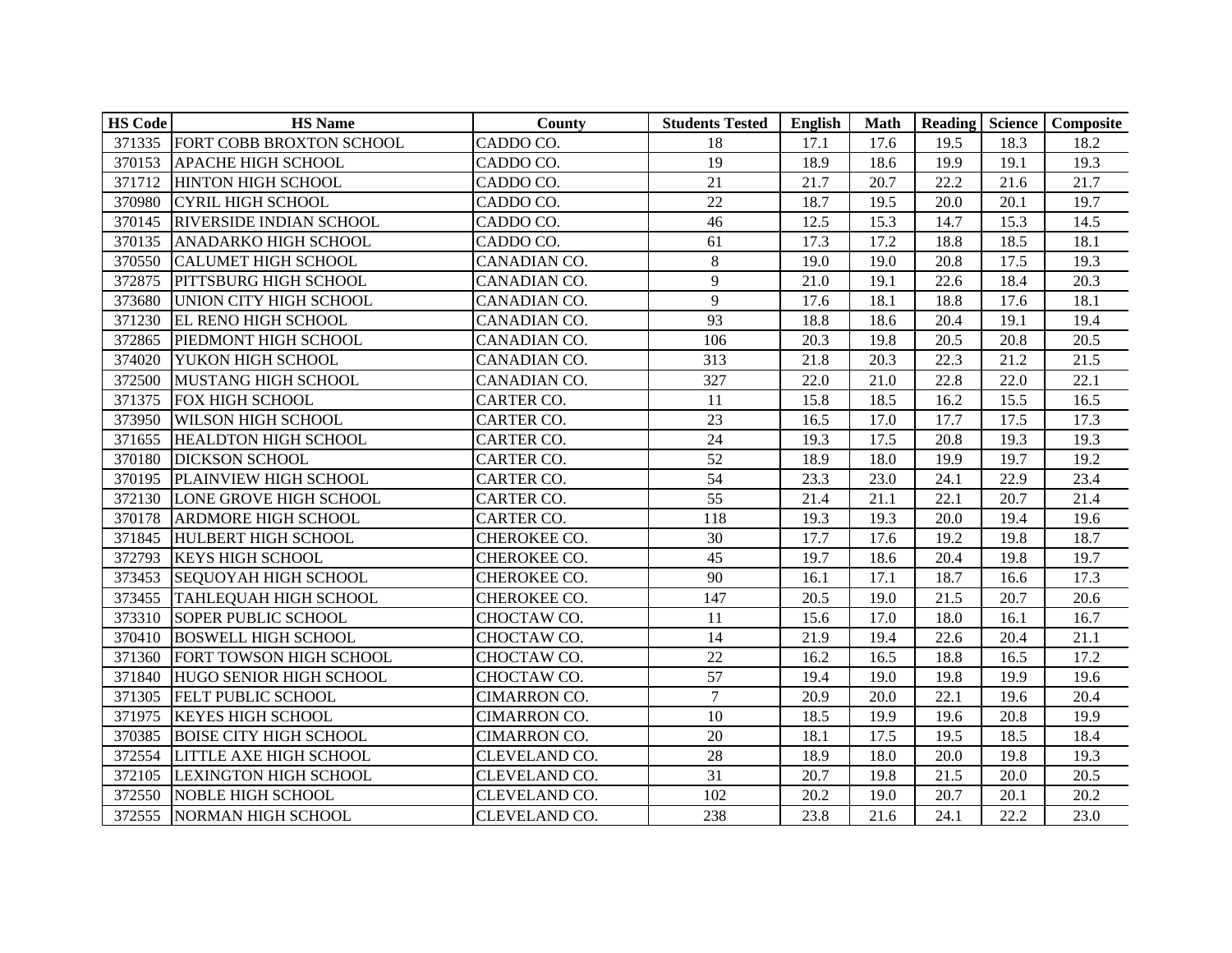| <b>HS Code</b> | <b>HS</b> Name                       | County            | <b>Students Tested</b> | English | <b>Math</b> |      |      | Reading Science Composite |
|----------------|--------------------------------------|-------------------|------------------------|---------|-------------|------|------|---------------------------|
| 372557         | NORMAN NORTH HIGH SCHOOL             | CLEVELAND CO.     | 335                    | 22.9    | 22.2        | 24.0 | 22.8 | 23.1                      |
| 373645         | <b>TUPELO HIGH SCHOOL</b>            | COAL CO.          | 18                     | 16.3    | 16.7        | 17.4 | 17.6 | 17.0                      |
| 370840         | <b>COALGATE HIGH SCHOOL</b>          | COAL CO.          | 28                     | 19.2    | 18.3        | 20.5 | 18.6 | 19.2                      |
| 371875         | <b>INDIAHOMA PUBLIC SCHOOL</b>       | COMANCHE CO.      | 6                      | 18.2    | 17.2        | 17.8 | 18.8 | 18.2                      |
| 371450         | <b>GERONIMO HIGH SCHOOL</b>          | COMANCHE CO.      | $\overline{7}$         | 18.9    | 17.0        | 18.7 | 19.3 | 18.6                      |
| 373357         | <b>STERLING HIGH SCHOOL</b>          | COMANCHE CO.      | 10                     | 20.5    | 19.0        | 21.4 | 20.0 | 20.4                      |
| 370680         | CHATTANOOGA HIGH SCHOOL              | COMANCHE CO.      | 22                     | 19.6    | 19.0        | 21.0 | 20.2 | 20.1                      |
| 371320         | <b>FLETCHER HIGH SCHOOL</b>          | COMANCHE CO.      | 22                     | 18.7    | 17.5        | 19.3 | 18.9 | 18.8                      |
| 370530         | <b>CACHE HIGH SCHOOL</b>             | COMANCHE CO.      | 74                     | 19.2    | 18.8        | 20.3 | 19.9 | 19.6                      |
| 371200         | <b>ELK CITY HIGH SCHOOL</b>          | COMANCHE CO.      | 95                     | 19.9    | 20.4        | 20.8 | 20.1 | 20.4                      |
| 372070         | <b>LAWTON HIGH SCHOOL</b>            | COMANCHE CO.      | 153                    | 20.5    | 19.6        | 21.1 | 20.4 | 20.5                      |
| 372064         | <b>MACARTHUR HIGH SCHOOL</b>         | COMANCHE CO.      | 161                    | 20.6    | 19.6        | 21.4 | 20.1 | 20.5                      |
| 372066         | <b>EISENHOWER SENIOR HIGH SCHOOL</b> | COMANCHE CO.      | 241                    | 20.8    | 19.9        | 21.5 | 20.4 | 20.7                      |
| 371195         | <b>ELGIN HIGH SCHOOL</b>             | COMANCHE CO.      | $\overline{52}$        | 20.7    | 19.9        | 21.7 | 20.9 | 20.9                      |
| 373005         | <b>BIG PASTURE HIGH SCHOOL</b>       | COTTON CO.        | 9                      | 22.6    | 21.7        | 23.8 | 22.6 | 22.8                      |
| 373500         | <b>TEMPLE HIGH SCHOOL</b>            | COTTON CO.        | 9                      | 15.7    | 17.2        | 16.9 | 18.1 | 17.1                      |
| 373780         | <b>WALTERS HIGH SCHOOL</b>           | COTTON CO.        | 24                     | 19.9    | 19.6        | 22.0 | 20.8 | 20.7                      |
| 370380         | <b>BLUEJACKET HIGH SCHOOL</b>        | CRAIG CO.         | 5                      | 19.4    | 17.8        | 23.0 | 18.8 | 19.8                      |
| 373748         | WHITE OAK HIGH SCHOOL                | CRAIG CO.         | 8                      | 18.1    | 17.3        | 19.9 | 19.8 | 18.9                      |
| 373860         | WELCH HIGH SCHOOL                    | CRAIG CO.         | 22                     | 19.5    | 19.1        | 20.5 | 19.9 | 19.8                      |
| 371970         | <b>KETCHUM HIGH SCHOOL</b>           | CRAIG CO.         | 46                     | 17.7    | 17.7        | 18.1 | 18.3 | 18.0                      |
| 373747         | <b>VINITA HIGH SCHOOL</b>            | CRAIG CO.         | 63                     | 20.0    | 18.7        | 21.3 | 20.4 | 20.2                      |
| 371095         | <b>DRUMRIGHT HIGH SCHOOL</b>         | <b>CREEK CO.</b>  | 11                     | 17.0    | 17.8        | 20.6 | 19.2 | 18.7                      |
| 371985         | <b>KIEFER HIGH SCHOOL</b>            | CREEK CO.         | 11                     | 16.5    | 16.1        | 16.6 | 17.1 | 16.6                      |
| 371100         | <b>OLIVE HIGH SCHOOL</b>             | <b>CREEK CO.</b>  | 15                     | 16.2    | 17.6        | 17.2 | 18.5 | 17.5                      |
| 372438         | <b>LIBERTY HIGH SCHOOL</b>           | <b>CREEK CO.</b>  | 16                     | 18.4    | 17.7        | 17.9 | 18.3 | 18.2                      |
| 372595         | <b>OILTON HIGH SCHOOL</b>            | <b>CREEK CO.</b>  | 16                     | 18.3    | 18.6        | 17.8 | 20.5 | 18.9                      |
| 371045         | <b>DEPEW HIGH SCHOOL</b>             | CREEK CO.         | 22                     | 17.8    | 18.5        | 19.1 | 19.2 | 18.9                      |
| 372440         | MOUNDS HIGH SCHOOL                   | <b>CREEK CO.</b>  | 29                     | 18.2    | 17.4        | 19.2 | 19.3 | 18.7                      |
| 371935         | <b>KELLYVILLE HIGH SCHOOL</b>        | <b>CREEK CO.</b>  | 43                     | 17.5    | 18.4        | 18.6 | 18.2 | 18.4                      |
| 370465         | <b>BRISTOW SENIOR HIGH SCHOOL</b>    | <b>CREEK CO.</b>  | 64                     | 20.2    | 18.6        | 20.3 | 19.3 | 19.7                      |
| 372230         | MANNFORD HIGH SCHOOL                 | <b>CREEK CO.</b>  | 77                     | 20.8    | 18.7        | 21.9 | 19.8 | 20.4                      |
| 373170         | <b>SAPULPA HIGH SCHOOL</b>           | <b>CREEK CO.</b>  | 225                    | 18.7    | 18.3        | 19.7 | 19.5 | 19.2                      |
| 370165         | <b>ARAPAHO HIGH SCHOOL</b>           | <b>CUSTER CO.</b> | 14                     | 22.7    | 22.6        | 22.2 | 22.8 | 22.6                      |
|                | 373530 THOMAS HIGH SCHOOL            | <b>CUSTER CO.</b> | 20                     | 21.3    | 20.6        | 21.5 | 19.9 | 21.0                      |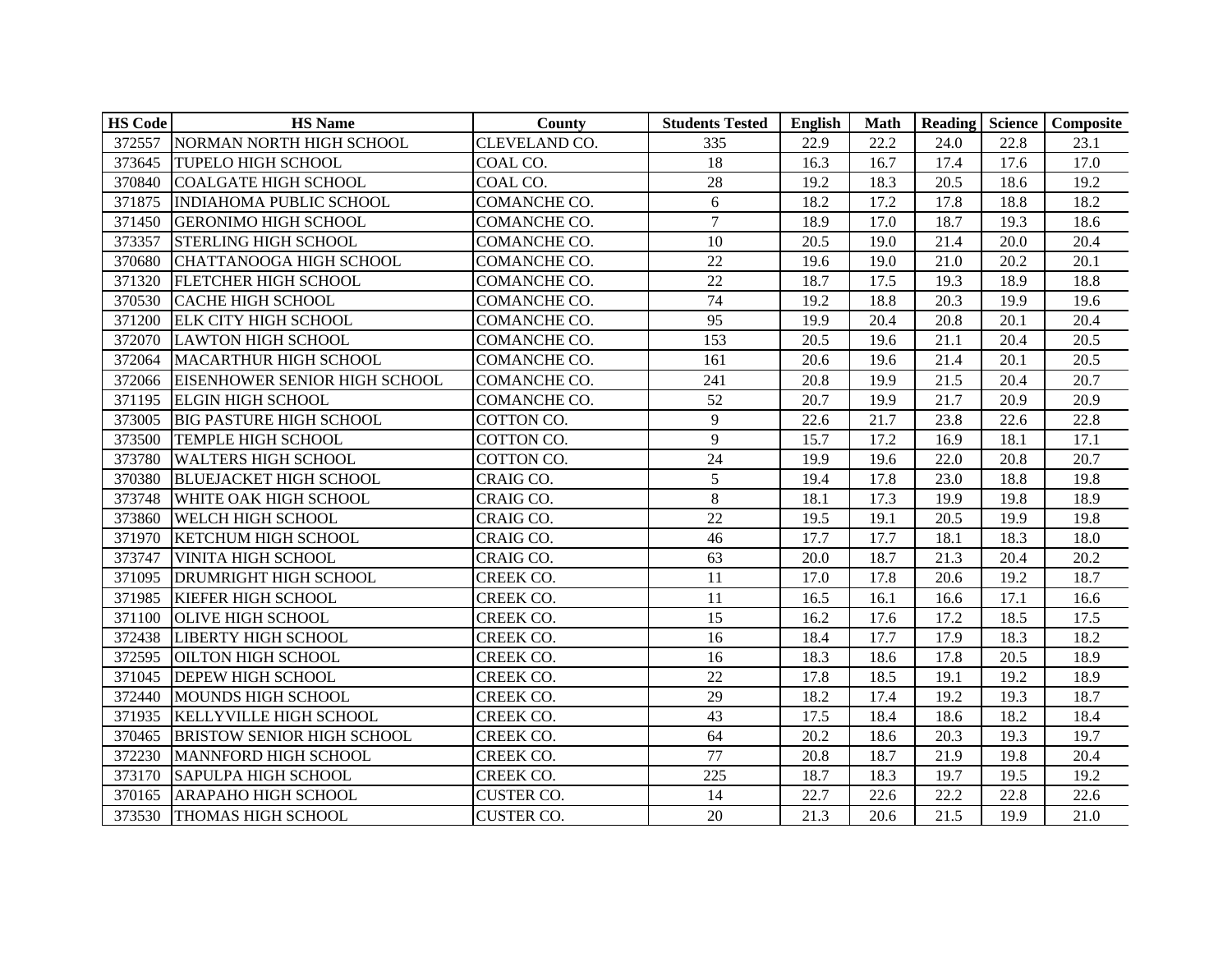| <b>HS Code</b> | <b>HS</b> Name                      | County              | <b>Students Tested</b> | English | <b>Math</b> |      |      | Reading Science   Composite |
|----------------|-------------------------------------|---------------------|------------------------|---------|-------------|------|------|-----------------------------|
|                | 370810 CLINTON HIGH SCHOOL          | <b>CUSTER CO.</b>   | 47                     | 18.2    | 18.6        | 18.9 | 20.1 | 19.1                        |
|                | 373850 WEATHERFORD HIGH SCHOOL      | <b>CUSTER CO.</b>   | 97                     | 21.4    | 20.8        | 22.5 | 21.2 | 21.6                        |
| 370855         | <b>COLCORD HIGH SCHOOL</b>          | DELAWARE CO.        | 23                     | 15.7    | 16.3        | 18.0 | 17.4 | 16.9                        |
| 372580         | <b>OAKS MISSION HIGH SCHOOL</b>     | DELAWARE CO.        | 24                     | 16.4    | 16.2        | 17.3 | 17.0 | 16.8                        |
| 371925         | <b>KANSAS HIGH SCHOOL</b>           | DELAWARE CO.        | 30                     | 17.6    | 18.1        | 18.6 | 19.1 | 18.5                        |
| 371890         | <b>JAY HIGH SCHOOL</b>              | DELAWARE CO.        | 54                     | 19.4    | 18.0        | 20.5 | 20.0 | 19.5                        |
| 371550         | <b>GROVE HIGH SCHOOL</b>            | DELAWARE CO.        | 83                     | 20.3    | 19.7        | 21.8 | 20.6 | 20.8                        |
| 373730         | VICI HIGH SCHOOL                    | DEWEY CO.           | 9                      | 18.4    | 20.3        | 20.4 | 21.1 | 20.1                        |
| 373480         | <b>TALOGA HIGH SCHOOL</b>           | DEWEY CO.           | 10                     | 19.0    | 18.9        | 21.0 | 19.6 | 19.7                        |
| 373195         | <b>SEILING HIGH SCHOOL</b>          | DEWEY CO.           | 20                     | 16.5    | 17.4        | 18.6 | 18.5 | 17.8                        |
| 371290         | <b>FARGO HIGH SCHOOL</b>            | ELLIS CO.           | 5                      | 21.2    | 20.2        | 24.4 | 21.4 | 22.0                        |
| 370205         | <b>ARNETT HIGH SCHOOL</b>           | ELLIS CO.           | $\,8\,$                | 20.4    | 19.8        | 20.8 | 20.1 | 20.4                        |
| 373250         | <b>SHATTUCK HIGH SCHOOL</b>         | ELLIS CO.           | $\overline{15}$        | 18.3    | 19.5        | 19.5 | 20.3 | 19.5                        |
| 372040         | <b>KREMLIN-HILLSDALE SCHOOL</b>     | <b>GARFIELD CO.</b> | 6                      | 23.0    | 21.3        | 21.2 | 20.0 | 21.3                        |
| 373825         | <b>WAUKOMIS HIGH SCHOOL</b>         | <b>GARFIELD CO.</b> | 12                     | 18.2    | 19.4        | 21.1 | 20.5 | 20.0                        |
| 371090         | <b>DRUMMOND HIGH SCHOOL</b>         | <b>GARFIELD CO.</b> | 13                     | 19.2    | 20.2        | 19.4 | 19.6 | 19.8                        |
| 371420         | <b>GARBER HIGH SCHOOL</b>           | <b>GARFIELD CO.</b> | 15                     | 22.4    | 21.0        | 20.5 | 21.3 | 21.3                        |
| 373830         | PIONEER HIGH SCHOOL                 | <b>GARFIELD CO.</b> | 18                     | 22.3    | 21.6        | 22.5 | 22.2 | 22.2                        |
| 371241         | <b>CHISHOLM HIGH SCHOOL</b>         | <b>GARFIELD CO.</b> | 32                     | 19.8    | 20.4        | 19.7 | 20.9 | 20.3                        |
| 371242         | <b>ENID HIGH SCHOOL</b>             | <b>GARFIELD CO.</b> | 196                    | 21.5    | 20.2        | 22.7 | 21.2 | 21.5                        |
| 370915         | COVINGTON-DOUGLAS HIGH SCHOOL       | <b>GARFIELD CO.</b> | 15                     | 19.1    | 18.4        | 20.4 | 18.9 | 19.3                        |
| 372810         | <b>PAOLI HIGH SCHOOL</b>            | <b>GARVIN CO.</b>   | 11                     | 16.5    | 18.0        | 19.9 | 19.9 | 18.6                        |
| 372315         | MAYSVILLE HIGH SCHOOL               | <b>GARVIN CO.</b>   | 15                     | 18.7    | 18.0        | 19.0 | 18.9 | 19.0                        |
| 371220         | <b>ELMORE CITY-PERNELL HIGH SCH</b> | <b>GARVIN CO.</b>   | 21                     | 20.8    | 21.3        | 20.5 | 20.5 | 21.0                        |
| 373405         | <b>STRATFORD HIGH SCHOOL</b>        | <b>GARVIN CO.</b>   | 23                     | 18.6    | 18.9        | 19.7 | 19.3 | 19.2                        |
| 371115         | <b>EMPIRE HIGH SCHOOL</b>           | <b>GARVIN CO.</b>   | $\overline{24}$        | 18.1    | 16.4        | 19.5 | 17.8 | 18.0                        |
|                | 373990 WYNNEWOOD HIGH SCHOOL        | <b>GARVIN CO.</b>   | 27                     | 20.3    | 18.3        | 21.1 | 20.7 | 20.1                        |
| 372800         | PAULS VALLEY SENIOR HS              | GARVIN CO.          | 46                     | 21.2    | 20.8        | 21.6 | 20.9 | 21.2                        |
| 372110         | <b>LINDSAY HIGH SCHOOL</b>          | <b>GARVIN CO.</b>   | 56                     | 21.3    | 20.3        | 22.5 | 20.8 | 21.4                        |
| 373715         | <b>VERDEN HIGH SCHOOL</b>           | <b>GRADY CO.</b>    | 10                     | 14.0    | 18.6        | 16.8 | 18.9 | 17.2                        |
| 373115         | <b>RUSH SPRINGS HIGH SCHOOL</b>     | <b>GRADY CO.</b>    | 17                     | 20.8    | 21.9        | 21.6 | 20.1 | 21.2                        |
| 372545         | NINNEKAH HIGH SCHOOL                | <b>GRADY CO.</b>    | 19                     | 17.3    | 17.2        | 17.4 | 18.1 | 17.5                        |
| 370075         | <b>ALEX HIGH SCHOOL</b>             | <b>GRADY CO.</b>    | 24                     | 18.5    | 18.8        | 20.3 | 18.6 | 19.2                        |
| 372405         | MINCO HIGH SCHOOL                   | <b>GRADY CO.</b>    | 25                     | 20.1    | 19.0        | 20.2 | 19.2 | 19.8                        |
| 370120         | AMBER-POCASSET HIGH SCHOOL          | <b>GRADY CO.</b>    | 26                     | 19.4    | 19.5        | 21.5 | 20.4 | 20.3                        |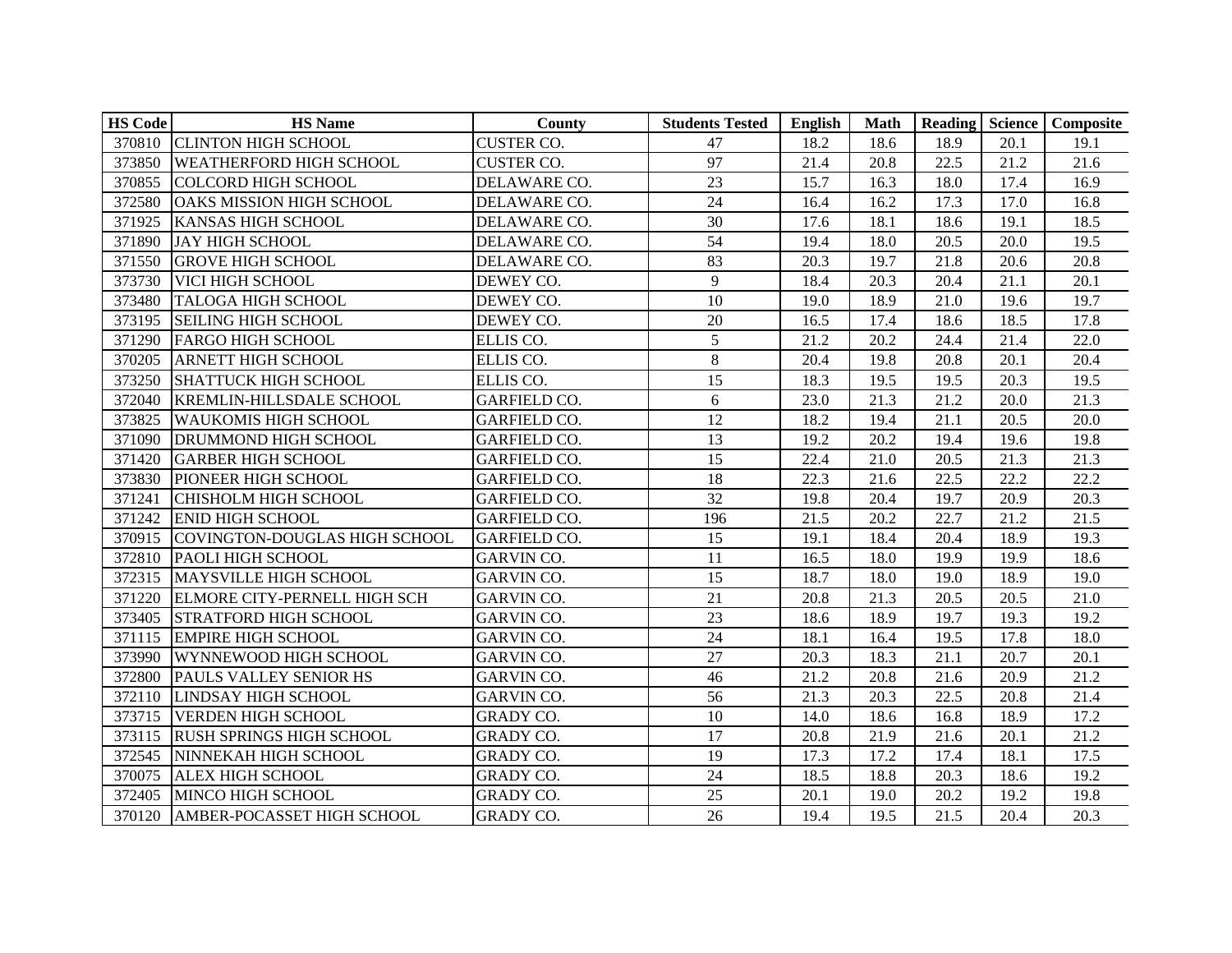| <b>HS Code</b> | <b>HS</b> Name                | County           | <b>Students Tested</b> | English | <b>Math</b> |      |      | Reading Science   Composite |
|----------------|-------------------------------|------------------|------------------------|---------|-------------|------|------|-----------------------------|
|                | 373670 TUTTLE HIGH SCHOOL     | <b>GRADY CO.</b> | 71                     | 20.7    | 19.8        | 23.1 | 20.6 | 21.2                        |
|                | 370718 CHICKASHA HIGH SCHOOL  | <b>GRADY CO.</b> | 103                    | 20.0    | 19.8        | 21.4 | 20.5 | 20.6                        |
| 373770         | <b>WAKITA HIGH SCHOOL</b>     | <b>GRANT CO.</b> | 5                      | 21.0    | 22.0        | 21.8 | 22.4 | 21.8                        |
| 372050         | DEER CREEK LAMONT HIGH SCHOOL | <b>GRANT CO.</b> | $\overline{7}$         | 21.9    | 21.7        | 23.0 | 22.4 | 22.4                        |
| 372355         | MEDFORD HIGH SCHOOL           | <b>GRANT CO.</b> | 10                     | 17.9    | 18.6        | 18.2 | 18.8 | 18.5                        |
| 372910         | POND CREEK-HUNTER HIGH SCHOOL | <b>GRANT CO.</b> | 26                     | 19.9    | 19.7        | 21.2 | 19.8 | 20.3                        |
|                | 372215 MANGUM HIGH SCHOOL     | <b>GREER CO.</b> | 28                     | 19.3    | 18.5        | 19.4 | 18.1 | 18.9                        |
|                | 371775 HOLLIS HIGH SCHOOL     | HARMON CO.       | 23                     | 18.7    | 19.0        | 17.9 | 19.2 | 18.9                        |
|                | 370495 BUFFALO HIGH SCHOOL    | HARPER CO.       | 19                     | 21.6    | 20.6        | 22.6 | 21.2 | 21.7                        |
| 372060         | <b>LAVERNE HIGH SCHOOL</b>    | HARPER CO.       | 22                     | 16.8    | 19.7        | 17.3 | 19.5 | 18.4                        |
| 372335         | MCCURTAIN HIGH SCHOOL         | HASKELL CO.      | 9                      | 16.6    | 16.1        | 17.2 | 15.2 | 16.6                        |
| 371965         | <b>KEOTA SCHOOL</b>           | HASKELL CO.      | 10                     | 15.8    | 15.5        | 16.4 | 17.3 | 16.5                        |
| 373365         | <b>STIGLER HIGH SCHOOL</b>    | HASKELL CO.      | 46                     | 20.5    | 18.4        | 20.9 | 20.1 | 20.1                        |
| 370555         | <b>CALVIN HIGH SCHOOL</b>     | HUGES CO.        | $8\,$                  | 21.4    | 19.1        | 20.5 | 19.0 | 20.1                        |
| 371150         | <b>DUSTIN HIGH SCHOOL</b>     | HUGES CO.        | $8\,$                  | 17.3    | 16.1        | 20.1 | 19.5 | 18.3                        |
| 373425         | <b>STUART HIGH SCHOOL</b>     | HUGES CO.        | 12                     | 19.9    | 18.7        | 22.0 | 19.4 | 20.3                        |
| 373900         | WETUMKA HIGH SCHOOL           | HUGES CO.        | 12                     | 15.8    | 15.5        | 17.8 | 16.9 | 16.7                        |
| 371760         | <b>MOSS HIGH SCHOOL</b>       | HUGES CO.        | 15                     | 16.2    | 17.1        | 19.8 | 18.3 | 17.9                        |
| 371750         | HOLDENVILLE HIGH SCHOOL       | HUGES CO.        | 34                     | 18.1    | 19.2        | 19.6 | 19.3 | 19.1                        |
| 370112         | <b>NAVAJO HIGH SCHOOL</b>     | JACKSON CO.      | $8\,$                  | 21.3    | 23.0        | 24.0 | 23.3 | 23.0                        |
|                | 370345 BLAIR SCHOOL           | JACKSON CO.      | $8\,$                  | 15.8    | 16.1        | 18.5 | 16.5 | 16.8                        |
| 372750         | <b>OLUSTEE HIGH SCHOOL</b>    | JACKSON CO.      | 9                      | 15.0    | 16.9        | 18.0 | 14.7 | 16.3                        |
|                | 371105 DUKE HIGH SCHOOL       | JACKSON CO.      | 10                     | 19.4    | 19.5        | 20.5 | 20.4 | 20.1                        |
| 370105         | <b>ALTUS HIGH SCHOOL</b>      | JACKSON CO.      | 150                    | 19.5    | 19.4        | 20.3 | 20.1 | 19.9                        |
| 373120         | <b>RYAN HIGH SCHOOL</b>       | JEFFERSON CO.    | 10                     | 20.2    | 18.8        | 22.8 | 19.9 | 20.5                        |
| 373837         | <b>WAURIKA HIGH SCHOOL</b>    | JEFFERSON CO.    | 13                     | 18.6    | 18.8        | 20.2 | 21.0 | 19.8                        |
| 373060         | <b>RINGLING HIGH SCHOOL</b>   | JEFFERSON CO.    | $\overline{22}$        | 19.4    | 18.5        | 21.0 | 19.6 | 19.8                        |
| 370860         | <b>COLEMAN HIGH SCHOOL</b>    | JOHNSTON CO.     | 6                      | 22.7    | 19.2        | 23.5 | 21.3 | 21.8                        |
| 373795         | <b>WAPANUCKA HIGH SCHOOL</b>  | JOHNSTON CO.     | 10                     | 17.9    | 18.0        | 18.6 | 17.8 | 18.2                        |
| 373550         | TISHOMINGO HIGH SCHOOL        | JOHNSTON CO.     | 28                     | 18.8    | 17.8        | 19.0 | 18.8 | 18.7                        |
| 373560         | <b>TONKAWA HIGH SCHOOL</b>    | KAY CO.          | 32                     | 20.6    | 22.0        | 21.0 | 21.0 | 21.2                        |
| 372535         | NEWKIRK HIGH SCHOOL           | KAY CO.          | 33                     | 17.5    | 17.7        | 18.7 | 18.7 | 18.2                        |
| 370340         | <b>BLACKWELL HIGH SCHOOL</b>  | KAY CO.          | 49                     | 21.2    | 20.6        | 22.2 | 21.9 | 21.6                        |
| 372895         | PONCA CITY SENIOR HIGH SCHOOL | KAY CO.          | 198                    | 22.9    | 22.0        | 23.7 | 22.4 | 22.9                        |
|                | 372760 LOMEGA HIGH SCHOOL     | KINGFISHER CO.   | 10                     | 19.8    | 21.7        | 18.9 | 19.3 | 20.1                        |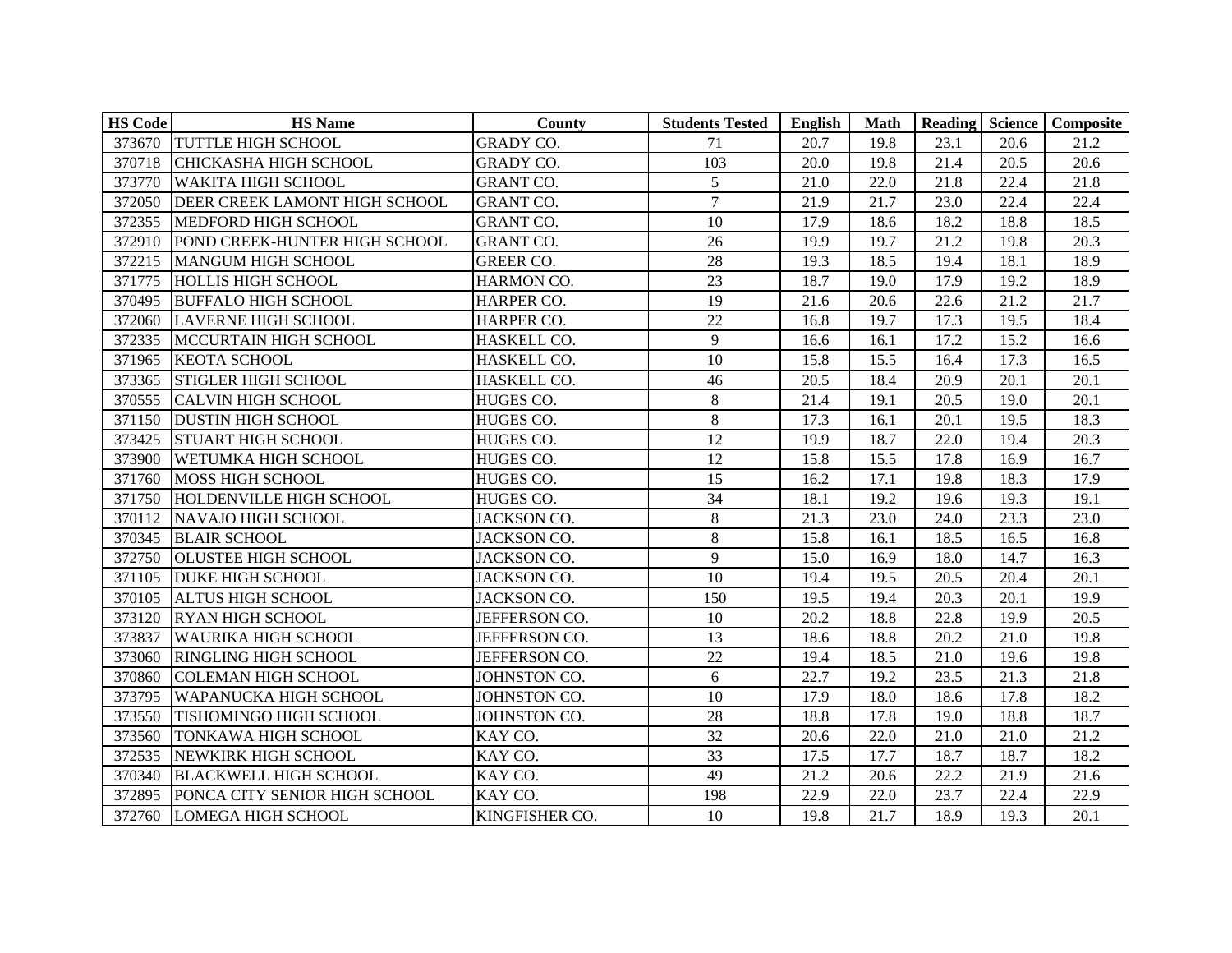| <b>HS Code</b> | <b>HS</b> Name                     | <b>County</b>      | <b>Students Tested</b> | <b>English</b> | Math | Reading Science |      | Composite |
|----------------|------------------------------------|--------------------|------------------------|----------------|------|-----------------|------|-----------|
|                | 371080 DOVER HIGH SCHOOL           | KINGFISHER CO.     | 12                     | 14.3           | 16.5 | 14.3            | 15.8 | 15.4      |
| 370645         | <b>CASHION HIGH SCHOOL</b>         | KINGFISHER CO.     | 21                     | 17.6           | 18.4 | 20.0            | 19.1 | 18.8      |
| 372607         | OKARCHE HIGH SCHOOL                | KINGFISHER CO.     | 27                     | 18.5           | 19.2 | 20.3            | 19.1 | 19.5      |
| 371675         | HENNESSEY HIGH SCHOOL              | KINGFISHER CO.     | 30                     | 17.9           | 18.9 | 18.0            | 18.2 | 18.4      |
| 371995         | <b>KINGFISHER HIGH SCHOOL</b>      | KINGFISHER CO.     | 67                     | 20.1           | 20.2 | 20.5            | 20.3 | 20.4      |
| 372135         | LONE WOLF HIGH SCHOOL              | KIOWA CO.          | 6                      | 18.8           | 20.8 | 18.2            | 19.0 | 19.3      |
| 372455         | MOUNTAIN VIEW-GOTEBO PUB SCH       | KIOWA CO.          | 11                     | 20.3           | 19.2 | 20.9            | 20.5 | 20.3      |
| 373305         | <b>SNYDER HIGH SCHOOL</b>          | KIOWA CO.          | 13                     | 18.5           | 17.9 | 20.7            | 18.7 | 19.2      |
| 371740         | <b>HOBART HIGH SCHOOL</b>          | KIOWA CO.          | 35                     | 18.0           | 18.6 | 18.5            | 18.4 | 18.5      |
| 372798         | PANOLA HIGH SCHOOL                 | <b>LATIMER CO.</b> | 6                      | 18.5           | 19.2 | 18.0            | 19.2 | 18.8      |
| 373030         | <b>RED OAK SCHOOL</b>              | <b>LATIMER CO.</b> | 11                     | 19.1           | 17.2 | 19.2            | 17.9 | 18.5      |
| 373930         | <b>WILBURTON HIGH SCHOOL</b>       | <b>LATIMER CO.</b> | 44                     | 18.8           | 19.0 | 19.0            | 19.5 | 19.2      |
| 372887         | POCOLA OKLA HIGH SCHOOL            | LEFLORE CO.        | 24                     | 20.2           | 18.9 | 19.9            | 20.3 | 19.9      |
| 372085         | <b>LEFLORE HIGH SCHOOL</b>         | LEFLORE CO.        | 6                      | 18.8           | 19.2 | 22.2            | 20.3 | 20.2      |
| 370395         | <b>BOKOSHE HIGH SCHOOL</b>         | LEFLORE CO.        | $\overline{7}$         | 16.4           | 16.7 | 18.0            | 17.3 | 17.4      |
| 373470         | <b>BUFFALO VALLEY HIGH SCHOOL</b>  | LEFLORE CO.        | $\overline{7}$         | 17.7           | 20.3 | 21.0            | 21.3 | 20.3      |
| 373965         | <b>WISTER HIGH SCHOOL</b>          | LEFLORE CO.        | $\,8\,$                | 19.8           | 17.9 | 20.6            | 17.3 | 19.1      |
| 373475         | <b>TALIHINA HIGH SCHOOL</b>        | LEFLORE CO.        | 9                      | 20.4           | 20.6 | 23.6            | 22.4 | 21.9      |
| 371825         | <b>HOWE HIGH SCHOOL</b>            | LEFLORE CO.        | 10                     | 14.8           | 15.1 | 17.1            | 16.6 | 15.9      |
| 370565         | <b>CAMERON HIGH SCHOOL</b>         | LEFLORE CO.        | 11                     | 19.9           | 18.2 | 21.4            | 19.7 | 20.0      |
| 372795         | <b>PANAMA HIGH SCHOOL</b>          | LEFLORE CO.        | 26                     | 16.0           | 17.2 | 18.2            | 17.3 | 17.2      |
| 371660         | HEAVENER SENIOR HIGH SCHOOL        | LEFLORE CO.        | 40                     | 19.3           | 18.2 | 20.8            | 18.3 | 19.3      |
| 373340         | <b>SPIRO HIGH SCHOOL</b>           | LEFLORE CO.        | $\overline{54}$        | 17.9           | 17.6 | 18.2            | 18.4 | 18.2      |
| 372930         | POTEAU SENIOR HIGH SCHOOL          | LEFLORE CO.        | 92                     | 21.8           | 19.8 | 22.4            | 21.1 | 21.4      |
| 370620         | <b>CARNEY HIGH SCHOOL</b>          | LINCOLN CO.        | 6                      | 15.7           | 17.3 | 16.8            | 20.5 | 17.8      |
| 370055         | <b>AGRA HIGH SCHOOL</b>            | LINCOLN CO.        | $\overline{14}$        | 19.7           | 17.0 | 21.4            | 18.6 | 19.3      |
| 370995         | DAVENPORT PUBLIC SCHOOL            | LINCOLN CO.        | 17                     | 18.4           | 18.6 | 22.1            | 20.7 | 20.0      |
| 373415         | <b>STROUD SENIOR HIGH SCHOOL</b>   | LINCOLN CO.        | 29                     | 19.8           | 18.8 | 21.7            | 19.2 | 20.0      |
| 372360         | MEEKER HIGH SCHOOL                 | LINCOLN CO.        | 34                     | 22.3           | 20.6 | 23.2            | 22.3 | 22.2      |
| 373885         | <b>WELLSTON HIGH SCHOOL</b>        | LINCOLN CO.        | 38                     | 19.4           | 20.2 | 19.6            | 20.4 | 20.0      |
| 370675         | <b>CHANDLER HIGH SCHOOL</b>        | LINCOLN CO.        | 48                     | 20.2           | 19.8 | 20.9            | 20.4 | 20.5      |
| 372940         | PRAGUE SENIOR HIGH SCHOOL          | LINCOLN CO.        | 54                     | 20.3           | 18.9 | 20.6            | 19.2 | 19.9      |
| 370930         | <b>COYLE HIGH SCHOOL</b>           | LOGAN CO.          | 9                      | 17.0           | 18.6 | 18.8            | 18.9 | 18.3      |
| 370945         | <b>CRESCENT SENIOR HIGH SCHOOL</b> | LOGAN CO.          | 24                     | 18.9           | 18.2 | 19.2            | 19.1 | 19.0      |
|                | 371565 GUTHRIE SENIOR HIGH SCHOOL  | LOGAN CO.          | 120                    | 19.4           | 18.2 | 20.9            | 19.6 | 19.6      |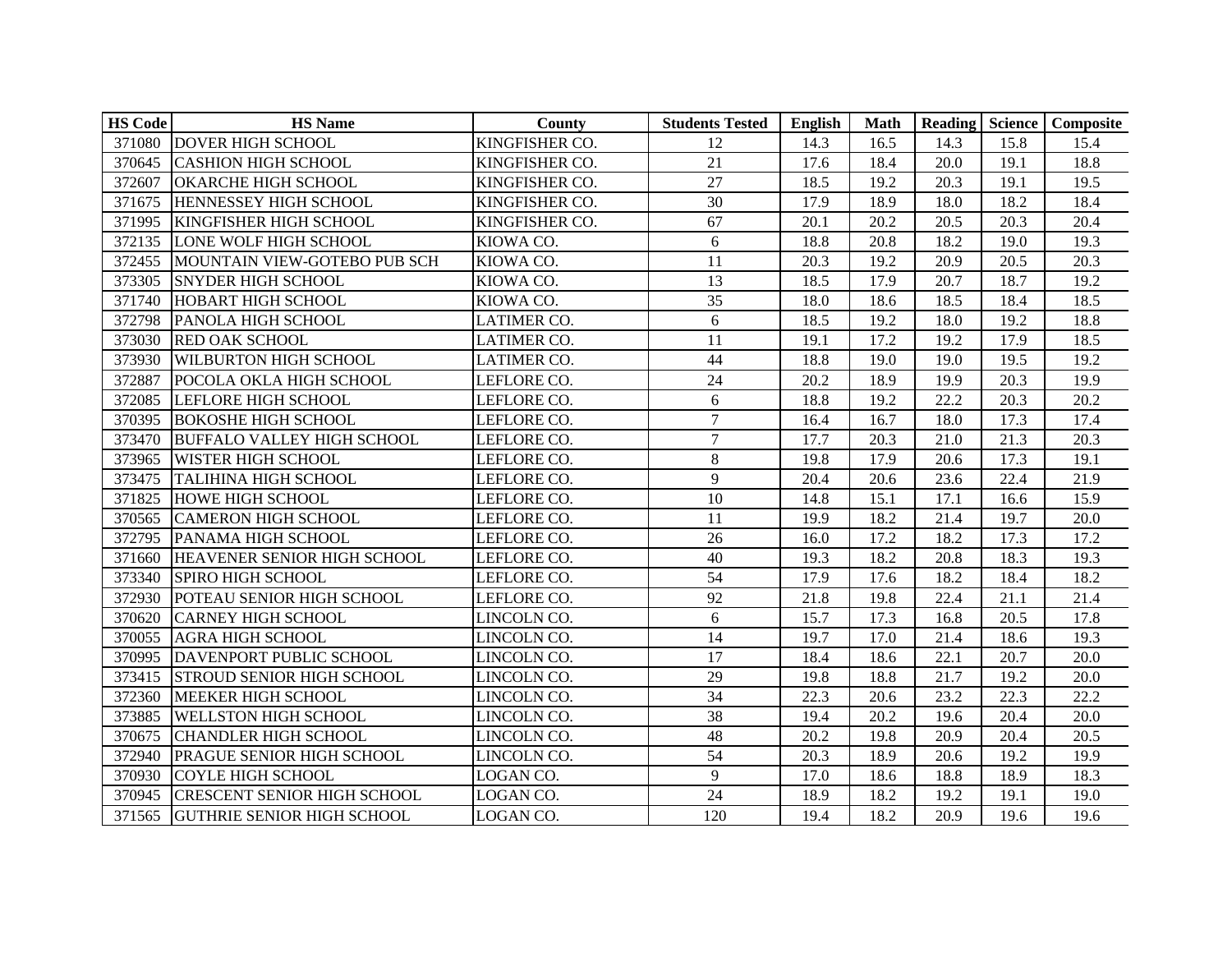| <b>HS Code</b> | <b>HS</b> Name                  | County            | <b>Students Tested</b> | English | <b>Math</b> |      |      | Reading Science Composite |
|----------------|---------------------------------|-------------------|------------------------|---------|-------------|------|------|---------------------------|
| 372775         | MULHALL ORLANDO HIGH SCHOOL     | LOGAN CO.         | 11                     | 19.5    | 19.8        | 20.8 | 19.5 | 20.0                      |
| 373525         | <b>THACKERVILLE HIGH SCHOOL</b> | LOVE CO.          | $\,8\,$                | 18.6    | 18.3        | 19.4 | 17.9 | 18.5                      |
| 370510         | <b>TURNER HIGH SCHOOL</b>       | LOVE CO.          | 9                      | 19.1    | 18.6        | 19.8 | 20.1 | 19.7                      |
| 372255         | <b>MARIETTA HIGH SCHOOL</b>     | LOVE CO.          | 46                     | 18.8    | 19.1        | 19.2 | 18.9 | 19.1                      |
| 373070         | RINGWOOD HIGH SCHOOL            | MAJOR CO.         | 17                     | 20.4    | 22.3        | 19.5 | 20.7 | 20.9                      |
| 372045         | <b>CIMARRON HIGH SCHOOL</b>     | MAJOR CO.         | 22                     | 20.2    | 20.3        | 21.0 | 20.8 | 20.7                      |
|                | 371280 FAIRVIEW HIGH SCHOOL     | MAJOR CO.         | 46                     | 22.8    | 23.8        | 23.2 | 22.8 | 23.3                      |
| 372000         | <b>KINGSTON HIGH SCHOOL</b>     | MARSHALL CO.      | 34                     | 17.2    | 17.2        | 19.0 | 18.5 | 18.0                      |
| 372185         | MADILL HIGH SCHOOL              | MARSHALL CO.      | 40                     | 19.0    | 18.7        | 20.9 | 19.9 | 19.8                      |
| 373140         | <b>SALINA HIGH SCHOOL</b>       | MAYES CO.         | 28                     | 17.3    | 17.0        | 19.4 | 18.7 | 18.1                      |
| 370765         | CHOUTEAU HIGH SCHOOL            | MAYES CO.         | 34                     | 20.2    | 18.7        | 20.2 | 19.0 | 19.6                      |
| 370030         | <b>ADAIR HIGH SCHOOL</b>        | MAYES CO.         | 48                     | 19.6    | 19.6        | 21.6 | 20.3 | 20.4                      |
| 372125         | <b>LOCUST GROVE HIGH SCHOOL</b> | MAYES CO.         | 48                     | 18.0    | 17.9        | 19.0 | 19.4 | 18.6                      |
| 372955         | PRYOR HIGH SCHOOL               | MAYES CO.         | 114                    | 21.1    | 19.3        | 21.5 | 20.4 | 20.7                      |
| 371058         | <b>DIBBLE HIGH SCHOOL</b>       | MCCLAIN CO.       | 18                     | 17.7    | 16.4        | 18.0 | 18.4 | 17.8                      |
| 373840         | <b>WAYNE HIGH SCHOOL</b>        | MCCLAIN CO.       | 18                     | 16.8    | 16.3        | 17.5 | 18.6 | 17.4                      |
| 373805         | <b>WASHINGTON HIGH SCHOOL</b>   | MCCLAIN CO.       | 40                     | 19.2    | 19.4        | 20.1 | 19.6 | 19.7                      |
| 370355         | <b>BRIDGE CREEK HIGH SCHOOL</b> | MCCLAIN CO.       | 48                     | 19.4    | 18.9        | 20.3 | 19.9 | 19.8                      |
| 372530         | NEWCASTLE HIGH SCHOOL           | MCCLAIN CO.       | 56                     | 19.8    | 18.8        | 20.2 | 19.3 | 19.6                      |
| 372965         | PURCELL HIGH SCHOOL             | MCCLAIN CO.       | 60                     | 20.3    | 20.6        | 21.7 | 21.3 | 21.1                      |
| 370353         | <b>BLANCHARD HIGH SCHOOL</b>    | MCCLAIN CO.       | 71                     | 21.5    | 21.1        | 21.9 | 21.1 | 21.6                      |
| 371155         | <b>EAGLETOWN HIGH SCHOOL</b>    | MCCURTAIN CO.     | $\overline{7}$         | 17.1    | 18.4        | 18.3 | 16.3 | 17.7                      |
| 370275         | <b>BATTIEST HIGH SCHOOL</b>     | MCCURTAIN CO.     | 9                      | 16.7    | 17.3        | 15.9 | 17.8 | 17.1                      |
| 373300         | SMITHVILLE HIGH SCHOOL          | MCCURTAIN CO.     | 14                     | 19.7    | 18.4        | 21.1 | 20.1 | 20.0                      |
| 373980         | WRIGHT CITY HIGH SCHOOL         | MCCURTAIN CO.     | 26                     | 19.3    | 18.7        | 19.4 | 18.5 | 19.2                      |
| 371635         | <b>HAWORTH HIGH SCHOOL</b>      | MCCURTAIN CO.     | 30                     | 15.3    | 15.5        | 17.6 | 16.3 | 16.3                      |
| 373695         | <b>VALLIANT HIGH SCHOOL</b>     | MCCURTAIN CO.     | 44                     | 17.1    | 17.8        | 17.5 | 18.2 | 17.8                      |
| 371870         | <b>IDABEL HIGH SCHOOL</b>       | MCCURTAIN CO.     | 60                     | 17.1    | 17.0        | 19.5 | 19.0 | 18.3                      |
| 370478         | <b>BROKEN BOW HIGH SCHOOL</b>   | MCCURTAIN CO.     | 87                     | 18.6    | 18.0        | 19.8 | 19.3 | 19.0                      |
| 370910         | MIDWAY HIGH SCHOOL              | MCINTOSH CO.      | 9                      | 19.3    | 19.4        | 23.4 | 20.0 | 20.8                      |
| 371265         | <b>EUFAULA HIGH SCHOOL</b>      | MCINTOSH CO.      | 41                     | 19.9    | 18.6        | 19.6 | 19.7 | 19.6                      |
| 370690         | <b>CHECOTAH HIGH SCHOOL</b>     | MCINTOSH CO.      | 49                     | 19.9    | 18.2        | 19.8 | 19.3 | 19.5                      |
| 371015         | <b>DAVIS HIGH SCHOOL</b>        | MURRAY CO.        | 46                     | 19.9    | 19.9        | 21.2 | 20.3 | 20.5                      |
| 373430         | OKLAHOMA SCHOOL FOR THE DEAF    | MURRAY CO.        | 6                      | 10.0    | 14.5        | 14.3 | 14.0 | 13.3                      |
|                | 373435 SULPHUR HIGH SCHOOL      | <b>MURRAY CO.</b> | 46                     | 19.1    | 18.0        | 19.4 | 19.4 | 19.2                      |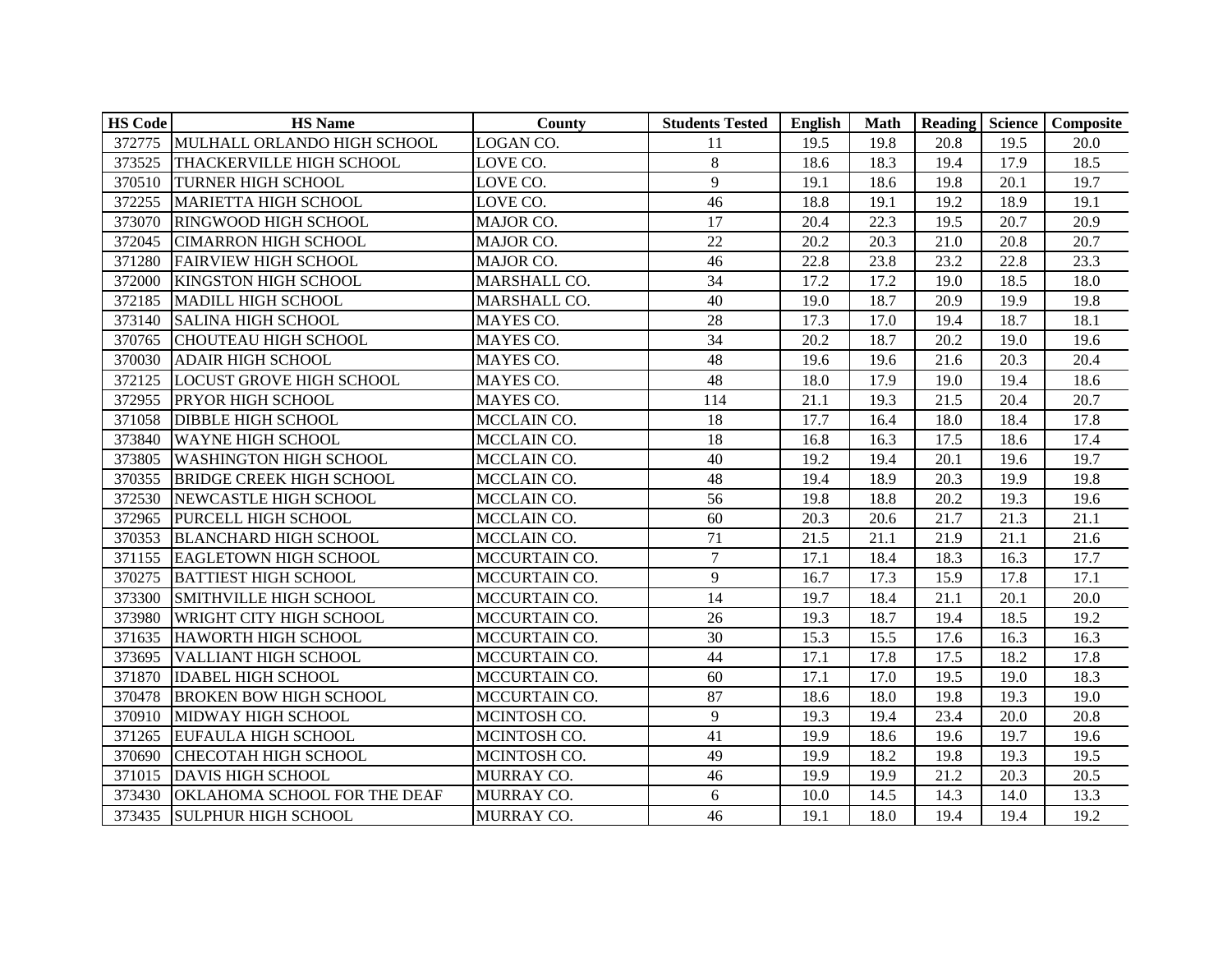| <b>HS Code</b> | <b>HS</b> Name                      | County       | <b>Students Tested</b> | <b>English</b> | <b>Math</b> | Reading Science |      | Composite |
|----------------|-------------------------------------|--------------|------------------------|----------------|-------------|-----------------|------|-----------|
|                | 373855 WEBBERS FALLS SR HIGH SCHOOL | MUSKOGEE CO. | 5                      | 18.8           | 18.4        | 22.4            | 19.6 | 19.8      |
| 372925         | PORUM HIGH SCHOOL                   | MUSKOGEE CO. | 8                      | 19.8           | 17.0        | 21.1            | 19.6 | 19.6      |
| 373800         | <b>WARNER HIGH SCHOOL</b>           | MUSKOGEE CO. | 29                     | 22.2           | 20.3        | 23.3            | 22.2 | 22.0      |
| 371625         | HASKELL HIGH SCHOOL                 | MUSKOGEE CO. | 30                     | 16.8           | 16.7        | 18.1            | 17.5 | 17.5      |
| 372735         | OKTAHA HIGH SCHOOL                  | MUSKOGEE CO. | 44                     | 20.2           | 18.2        | 21.5            | 19.6 | 20.0      |
| 372483         | <b>HILLDALE HIGH SCHOOL</b>         | MUSKOGEE CO. | 80                     | 20.1           | 19.2        | 21.0            | 19.5 | 20.1      |
| 371340         | FORT GIBSON HIGH SCHOOL             | MUSKOGEE CO. | 81                     | 19.9           | 18.4        | 20.0            | 20.1 | 19.7      |
| 372485         | MUSKOGEE HIGH SCHOOL                | MUSKOGEE CO. | 163                    | 18.5           | 18.2        | 20.1            | 19.0 | 19.1      |
| 372435         | MORRISON HIGH SCHOOL                | NOBLE CO.    | 21                     | 18.8           | 18.8        | 18.3            | 19.9 | 19.0      |
| 372265         | <b>FRONTIER HIGH SCHOOL</b>         | NOBLE CO.    | 23                     | 17.1           | 17.1        | 19.8            | 19.1 | 18.4      |
| 372850         | PERRY SENIOR HIGH SCHOOL            | NOBLE CO.    | 76                     | 20.9           | 20.1        | 21.9            | 21.0 | 21.1      |
| 372095         | OKLAHOMA UNION HIGH SCHOOL          | NOWATA CO.   | 13                     | 20.0           | 20.2        | 20.8            | 21.2 | 20.7      |
| 373313         | SOUTH COFFEYVILLE HIGH SCHOOL       | NOWATA CO.   | $\overline{17}$        | 15.7           | 16.4        | 17.1            | 17.1 | 16.8      |
| 372570         | NOWATA SENIOR HIGH SCHOOL           | NOWATA CO.   | 35                     | 20.4           | 20.5        | 22.5            | 21.6 | 21.4      |
| 372290         | <b>MASON HIGH SCHOOL</b>            | OKFUSKEE CO. | 5                      | 23.6           | 21.2        | 23.8            | 23.6 | 23.2      |
| 373870         | <b>GRAHAM HIGH SCHOOL</b>           | OKFUSKEE CO. | $\overline{7}$         | 14.6           | 17.1        | 18.0            | 16.7 | 16.9      |
| 372790         | PADEN HIGH SCHOOL                   | OKFUSKEE CO. | 9                      | 19.9           | 18.0        | 21.7            | 21.1 | 20.2      |
| 373875         | <b>WELEETKA SCHOOLS</b>             | OKFUSKEE CO. | 14                     | 18.6           | 18.2        | 18.4            | 19.9 | 18.7      |
| 372630         | <b>OKEMAH SENIOR HIGH SCHOOL</b>    | OKFUSKEE CO. | 28                     | 17.7           | 17.7        | 18.7            | 18.0 | 18.1      |
| 372652         | DOVE SCIENCE ACADEMY-OKC            | OKLAHOMA CO. | $\,8\,$                | 20.4           | 19.4        | 21.9            | 21.9 | 21.0      |
| 372659         | JOHN WESLEY CHARTER SCHOOL          | OKLAHOMA CO. | 9                      | 14.6           | 15.7        | 16.3            | 15.4 | 15.7      |
| 372662         | <b>EMERSON SECONDARY SCHOOL</b>     | OKLAHOMA CO. | 13                     | 13.2           | 14.8        | 16.4            | 15.1 | 15.0      |
| 372706         | <b>ASTEC CHARTER SCHOOL</b>         | OKLAHOMA CO. | 24                     | 23.0           | 19.7        | 23.5            | 22.5 | 22.3      |
| 372635         | <b>CAPITOL HILL HIGH SCHOOL</b>     | OKLAHOMA CO. | 28                     | 17.0           | 17.4        | 17.8            | 18.1 | 17.7      |
| 372660         | <b>DOUGLASS HIGH SCHOOL</b>         | OKLAHOMA CO. | 28                     | 15.3           | 15.9        | 17.1            | 17.1 | 16.4      |
| 372170         | LUTHER HIGH SCHOOL                  | OKLAHOMA CO. | 33                     | 18.5           | 17.8        | 20.5            | 19.3 | 19.2      |
| 372674         | MILLWOOD HIGH SCHOOL                | OKLAHOMA CO. | 36                     | 16.4           | 15.2        | 17.0            | 17.0 | 16.4      |
| 372655         | <b>CROOKED OAK HIGH SCHOOL</b>      | OKLAHOMA CO. | 37                     | 14.5           | 16.5        | 16.6            | 17.1 | 16.3      |
| 371920         | <b>JONES HIGH SCHOOL</b>            | OKLAHOMA CO. | 39                     | 19.4           | 18.3        | 21.0            | 20.7 | 20.1      |
| 372713         | HARDING CHARTER PREP HS             | OKLAHOMA CO. | 41                     | 21.2           | 21.0        | 20.9            | 20.9 | 21.1      |
| 372670         | JOHN MARSHALL HIGH SCHOOL           | OKLAHOMA CO. | 42                     | 15.2           | 16.2        | 16.4            | 16.0 | 16.1      |
| 372708         | <b>SANTA FE SOUTH HIGH SCHOOL</b>   | OKLAHOMA CO. | 45                     | 15.1           | 16.4        | 16.3            | 17.4 | 16.4      |
| 372698         | <b>ULYSSES S GRANT HIGH SCHOOL</b>  | OKLAHOMA CO. | 52                     | 16.2           | 16.9        | 17.6            | 17.3 | 17.1      |
| 372710         | OKMULGEE HIGH SCHOOL                | OKLAHOMA CO. | 54                     | 17.5           | 16.7        | 19.4            | 18.3 | 18.1      |
| 372696         | <b>STAR SPENCER HIGH SCHOOL</b>     | OKLAHOMA CO. | 57                     | 15.1           | 15.4        | 16.6            | 16.5 | 16.0      |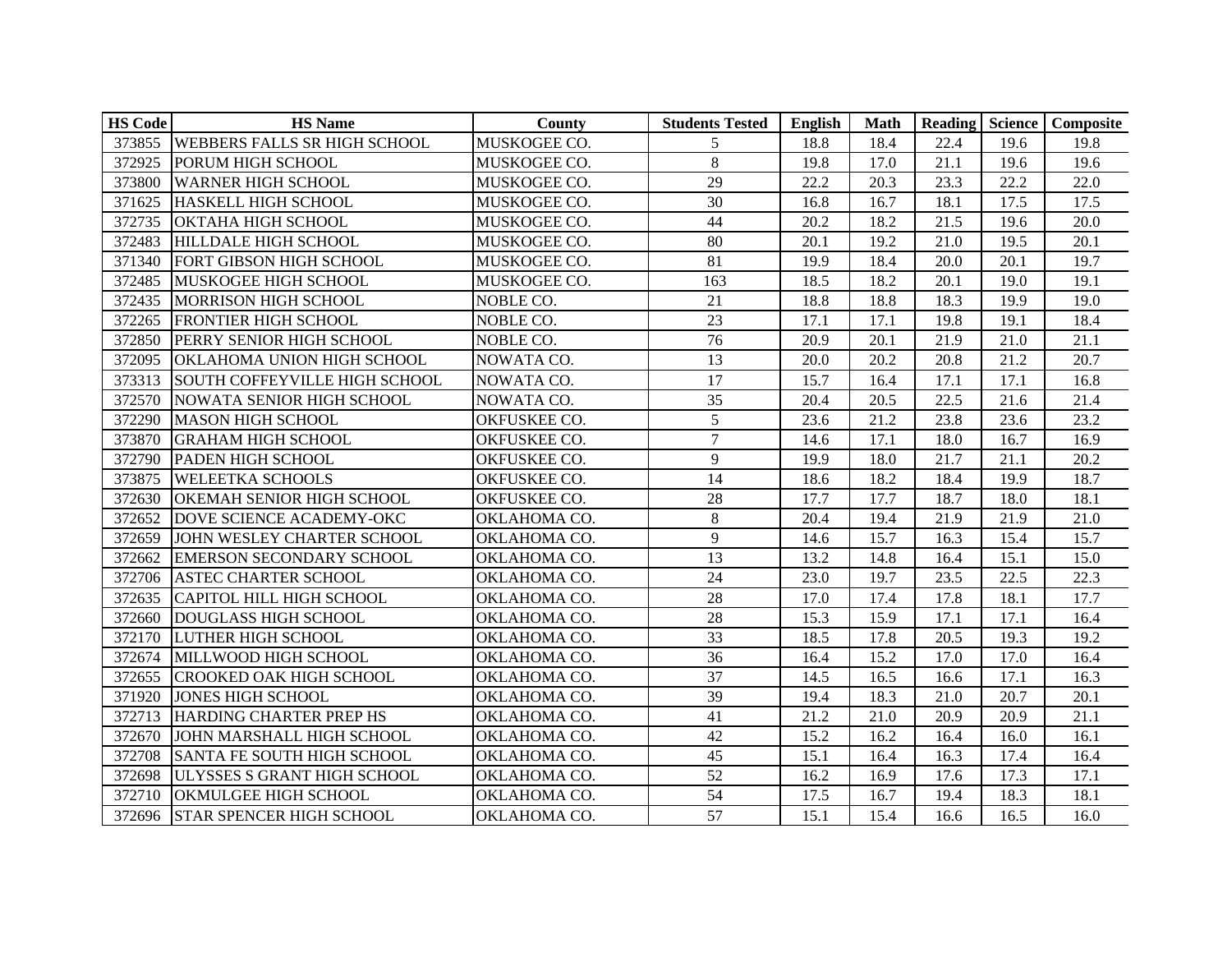| <b>HS Code</b> | <b>HS</b> Name                           | County       | <b>Students Tested</b> | English | <b>Math</b> |      |      | <b>Reading Science Composite</b> |
|----------------|------------------------------------------|--------------|------------------------|---------|-------------|------|------|----------------------------------|
| 372695         | <b>SOUTHEAST HIGH SCHOOL</b>             | OKLAHOMA CO. | 61                     | 16.4    | 16.6        | 18.3 | 18.4 | 17.5                             |
| 372684         | <b>OKLAHOMA SCHOOL OF SCI &amp; MATH</b> | OKLAHOMA CO. | 64                     | 31.6    | 31.5        | 30.6 | 30.5 | 31.2                             |
| 372699         | <b>WESTERN HEIGHTS HIGH SCHOOL</b>       | OKLAHOMA CO. | 67                     | 19.3    | 19.4        | 20.7 | 19.8 | 19.9                             |
| 370310         | <b>BETHANY HIGH SCHOOL</b>               | OKLAHOMA CO. | 79                     | 20.8    | 20.0        | 20.9 | 20.4 | 20.7                             |
| 372685         | NORTHWEST CLASSEN HIGH SCHOOL            | OKLAHOMA CO. | 87                     | 17.0    | 16.8        | 17.7 | 18.1 | 17.5                             |
| 371605         | <b>HARRAH HIGH SCHOOL</b>                | OKLAHOMA CO. | 90                     | 20.5    | 19.5        | 22.2 | 20.9 | 20.9                             |
| 372651         | <b>CLASSEN SCH ADVANCED STUDIES</b>      | OKLAHOMA CO. | 113                    | 25.6    | 22.5        | 25.1 | 22.7 | 24.1                             |
| 372680         | NORTHEAST AC HEALTH SCI & ENG            | OKLAHOMA CO. | 118                    | 20.2    | 20.0        | 20.8 | 20.2 | 20.5                             |
| 372692         | PUTNAM CITY WEST HIGH SCHOOL             | OKLAHOMA CO. | 159                    | 21.0    | 19.9        | 20.8 | 20.3 | 20.6                             |
| 372378         | <b>CARL ALBERT SENIOR HIGH SCHOOL</b>    | OKLAHOMA CO. | 160                    | 21.5    | 20.7        | 21.8 | 21.2 | 21.5                             |
| 372380         | DEL CITY HIGH SCHOOL                     | OKLAHOMA CO. | 162                    | 20.5    | 19.8        | 21.4 | 20.1 | 20.6                             |
| 371180         | <b>DEER CREEK HIGH SCHOOL</b>            | OKLAHOMA CO. | 163                    | 23.5    | 22.0        | 23.1 | 22.4 | 22.8                             |
| 370760         | <b>CHOCTAW HIGH SCHOOL</b>               | OKLAHOMA CO. | 197                    | 20.8    | 19.5        | 21.8 | 20.9 | 20.9                             |
| 372385         | MIDWEST CITY HIGH SCHOOL                 | OKLAHOMA CO. | 199                    | 19.2    | 18.7        | 20.4 | 19.4 | 19.6                             |
| 372690         | PUTNAM CITY HIGH SCHOOL                  | OKLAHOMA CO. | 268                    | 21.0    | 19.6        | 21.6 | 20.6 | 20.9                             |
| 372415         | MOORE HIGH SCHOOL                        | OKLAHOMA CO. | 311                    | 21.0    | 20.3        | 21.9 | 21.4 | 21.3                             |
| 371188         | <b>EDMOND SANTA FE HIGH SCHOOL</b>       | OKLAHOMA CO. | 317                    | 21.5    | 20.5        | 21.8 | 21.3 | 21.4                             |
| 372691         | PUTNAM CITY NORTH HIGH SCHOOL            | OKLAHOMA CO. | 395                    | 22.9    | 21.7        | 23.5 | 22.4 | 22.8                             |
| 371186         | <b>EDMOND NORTH HIGH SCHOOL</b>          | OKLAHOMA CO. | 425                    | 23.8    | 22.8        | 24.1 | 23.2 | 23.6                             |
| 371185         | EDMOND MEMORIAL HIGH SCHOOL              | OKLAHOMA CO. | 426                    | 23.9    | 22.6        | 24.1 | 22.6 | 23.4                             |
| 372697         | <b>WESTMOORE HIGH SCHOOL</b>             | OKLAHOMA CO. | 441                    | 22.3    | 21.6        | 22.5 | 21.9 | 22.2                             |
| 370260         | <b>BARNSDALL HIGH SCHOOL</b>             | OKMULGEE CO. | 10                     | 20.3    | 19.3        | 20.3 | 19.5 | 20.0                             |
| 373190         | <b>SCHULTER HIGH SCHOOL</b>              | OKMULGEE CO. | 12                     | 15.4    | 16.8        | 16.2 | 16.2 | 16.3                             |
| 371700         | <b>WILSON CONS HIGH SCHOOL</b>           | OKMULGEE CO. | 16                     | 17.6    | 16.2        | 18.3 | 17.1 | 17.3                             |
| 371050         | <b>DEWAR PUBLIC SCHOOLS</b>              | OKMULGEE CO. | 17                     | 17.8    | 18.2        | 20.3 | 19.0 | 19.0                             |
| 372945         | <b>PRESTON HIGH SCHOOL</b>               | OKMULGEE CO. | 18                     | 18.7    | 17.7        | 17.8 | 17.6 | 18.2                             |
| 371685         | HENRYETTA SR HIGH SCHOOL                 | OKMULGEE CO. | 46                     | 21.0    | 18.4        | 21.3 | 19.8 | 20.3                             |
| 370290         | <b>BEGGS HIGH SCHOOL</b>                 | OKMULGEE CO. | 47                     | 18.6    | 17.7        | 21.1 | 18.4 | 19.0                             |
| 372432         | MORRIS HIGH SCHOOL                       | OKMULGEE CO. | 63                     | 18.8    | 18.2        | 21.1 | 19.6 | 19.6                             |
| 373280         | <b>SHIDLER HIGH SCHOOL</b>               | OSAGE CO.    | 5                      | 17.4    | 18.8        | 19.8 | 18.4 | 18.6                             |
| 371270         | <b>WOODLAND HIGH SCHOOL</b>              | OSAGE CO.    | 18                     | 17.7    | 18.1        | 18.4 | 19.7 | 18.6                             |
| 372950         | <b>PRUE PUBLIC SCHOOLS</b>               | OSAGE CO.    | 19                     | 17.5    | 16.9        | 17.4 | 17.8 | 17.4                             |
| 372820         | PAWHUSKA HIGH SCHOOL                     | OSAGE CO.    | 28                     | 18.6    | 19.1        | 19.5 | 19.1 | 19.2                             |
| 371805         | <b>HOMINY HIGH SCHOOL</b>                | OSAGE CO.    | 29                     | 16.5    | 18.1        | 17.7 | 18.9 | 17.9                             |
| 372860         | PICHER CARDIN JR-SR HS                   | OTTAWA CO.   | $\overline{12}$        | 14.1    | 15.8        | 17.2 | 15.5 | 15.7                             |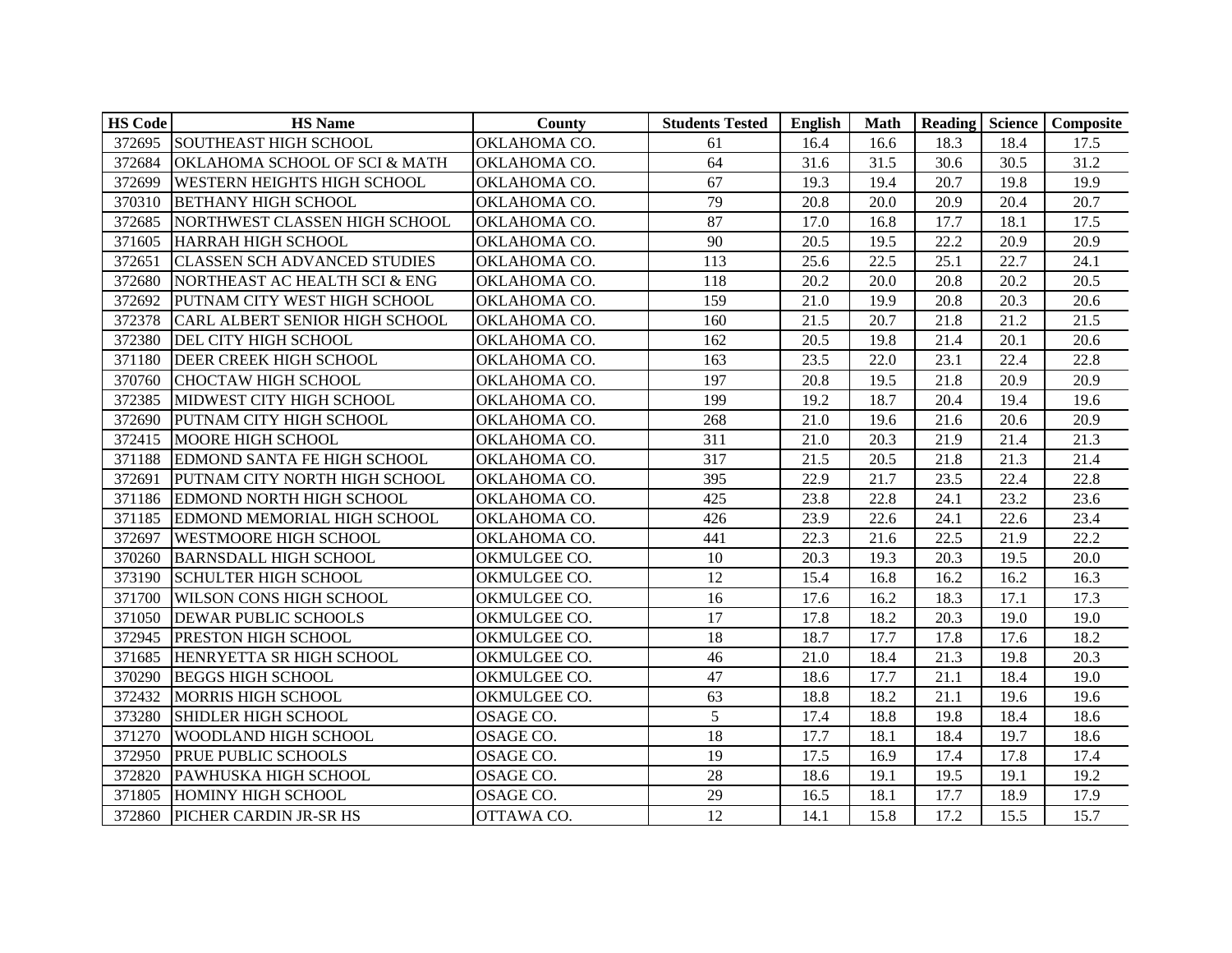| <b>HS Code</b> | <b>HS</b> Name                 | County           | <b>Students Tested</b> | English | <b>Math</b> |      |      | Reading Science Composite |
|----------------|--------------------------------|------------------|------------------------|---------|-------------|------|------|---------------------------|
|                | 371275 FAIRLAND HIGH SCHOOL    | OTTAWA CO.       | 17                     | 19.3    | 21.7        | 21.2 | 21.4 | 21.0                      |
| 370050         | <b>AFTON HIGH SCHOOL</b>       | OTTAWA CO.       | 19                     | 19.4    | 18.7        | 21.4 | 20.5 | 20.2                      |
| 372975         | <b>QUAPAW HIGH SCHOOL</b>      | OTTAWA CO.       | 19                     | 16.0    | 16.8        | 16.9 | 16.7 | 16.7                      |
| 370880         | <b>COMMERCE HIGH SCHOOL</b>    | OTTAWA CO.       | 32                     | 17.3    | 17.8        | 18.7 | 18.2 | 18.1                      |
| 373985         | <b>WYANDOTTE HIGH SCHOOL</b>   | OTTAWA CO.       | 32                     | 17.3    | 18.4        | 19.3 | 20.1 | 18.9                      |
| 372375         | <b>MIAMI HIGH SCHOOL</b>       | OTTAWA CO.       | 84                     | 21.4    | 18.7        | 21.7 | 20.5 | 20.6                      |
|                | 372825 PAWNEE HIGH SCHOOL      | PAWNEE CO.       | 44                     | 19.2    | 19.5        | 20.1 | 20.4 | 19.9                      |
| 370805         | <b>CLEVELAND HIGH SCHOOL</b>   | PAWNEE CO.       | 53                     | 19.9    | 18.7        | 21.1 | 20.3 | 20.1                      |
| 372835         | PERKINS TRYON HIGH SCHOOL      | PAWNEE CO.       | 53                     | 20.4    | 19.6        | 21.4 | 20.9 | 20.7                      |
| 374005         | YALE HIGH SCHOOL               | PAYNE CO.        | 10                     | 18.0    | 18.5        | 18.9 | 18.8 | 18.7                      |
| 371465         | <b>GLENCOE HIGH SCHOOL</b>     | PAYNE CO.        | 11                     | 18.7    | 18.5        | 20.5 | 20.5 | 19.6                      |
| 373075         | <b>RIPLEY HIGH SCHOOL</b>      | PAYNE CO.        | 20                     | 19.0    | 18.1        | 20.0 | 18.9 | 19.1                      |
| 370965         | <b>CUSHING HIGH SCHOOL</b>     | PAYNE CO.        | 67                     | 21.7    | 20.8        | 22.1 | 21.8 | 21.6                      |
| 373370         | STILLWATER HIGH SCHOOL         | PAYNE CO.        | 233                    | 23.9    | 23.0        | 24.2 | 22.9 | 23.6                      |
| 371610         | HARTSHORNE SENIOR HIGH SCHOOL  | PITTSBURG CO.    | 11                     | 19.9    | 18.5        | 21.4 | 21.5 | 20.5                      |
| 371880         | <b>INDIANOLA HIGH SCHOOL</b>   | PITTSBURG CO.    | 11                     | 19.8    | 17.5        | 20.9 | 19.8 | 19.5                      |
| 370570         | <b>CANADIAN HIGH SCHOOL</b>    | PITTSBURG CO.    | 12                     | 16.7    | 18.3        | 18.4 | 18.5 | 18.3                      |
| 372015         | KIOWA HIGH SCHOOL              | PITTSBURG CO.    | 12                     | 20.9    | 18.7        | 21.9 | 21.0 | 20.8                      |
| 371580         | HAILEYVILLE HIGH SCHOOL        | PITTSBURG CO.    | 16                     | 18.6    | 17.3        | 20.2 | 16.6 | 18.3                      |
| 370955         | <b>CROWDER HIGH SCHOOL</b>     | PITTSBURG CO.    | 19                     | 20.6    | 20.3        | 21.6 | 20.9 | 21.1                      |
| 372990         | <b>QUINTON HIGH SCHOOL</b>     | PITTSBURG CO.    | 23                     | 16.3    | 16.6        | 18.0 | 17.4 | 17.1                      |
| 373180         | <b>SAVANNA HIGH SCHOOLS</b>    | PITTSBURG CO.    | 36                     | 17.7    | 17.6        | 18.9 | 18.8 | 18.3                      |
| 372320         | MCALESTER HIGH SCHOOL          | PITTSBURG CO.    | 127                    | 21.7    | 19.6        | 21.7 | 20.7 | 21.1                      |
| 373395         | <b>STONEWALL SCHOOL</b>        | PONTOTOC CO.     | 15                     | 16.9    | 18.5        | 18.4 | 18.9 | 18.3                      |
| 373085         | <b>ROFF HIGH SCHOOL</b>        | PONTOTOC CO.     | 18                     | 18.4    | 18.4        | 20.2 | 18.9 | 19.1                      |
| 370090         | <b>ALLEN HIGH SCHOOL</b>       | PONTOTOC CO.     | 20                     | 18.4    | 17.4        | 19.3 | 17.6 | 18.2                      |
| 373700         | <b>VANOSS HIGH SCHOOL</b>      | PONTOTOC CO.     | $\overline{21}$        | 18.1    | 19.1        | 19.7 | 19.4 | 19.3                      |
| 370020         | <b>LATTA HIGH SCHOOL</b>       | PONTOTOC CO.     | 25                     | 18.7    | 19.7        | 19.7 | 19.7 | 19.6                      |
| 370005         | <b>BYNG HIGH SCHOOL</b>        | PONTOTOC CO.     | 52                     | 19.5    | 19.5        | 21.1 | 20.1 | 20.2                      |
| 370003         | <b>ADA SENIOR HIGH SCHOOL</b>  | PONTOTOC CO.     | 91                     | 19.9    | 18.6        | 20.7 | 19.7 | 19.8                      |
| 373489         | CENTRAL OK JUVENILE TRTMNT CTR | POTTAWATOMIE CO. | 5                      | 16.0    | 16.2        | 17.4 | 16.2 | 16.6                      |
| 372180         | <b>MACOMB HIGH SCHOOL</b>      | POTTAWATOMIE CO. | 8                      | 18.0    | 17.0        | 17.8 | 20.0 | 18.5                      |
| 373279         | <b>JIM THORPE ACADEMY</b>      | POTTAWATOMIE CO. | $\,8\,$                | 15.6    | 17.8        | 19.3 | 20.5 | 18.3                      |
| 373785         | <b>WANETTE HIGH SCHOOL</b>     | POTTAWATOMIE CO. | 12                     | 17.2    | 18.1        | 19.0 | 20.3 | 18.8                      |
|                | 371165 EARLSBORO HIGH SCHOOL   | POTTAWATOMIE CO. | 17                     | 15.5    | 16.8        | 18.3 | 16.9 | 16.9                      |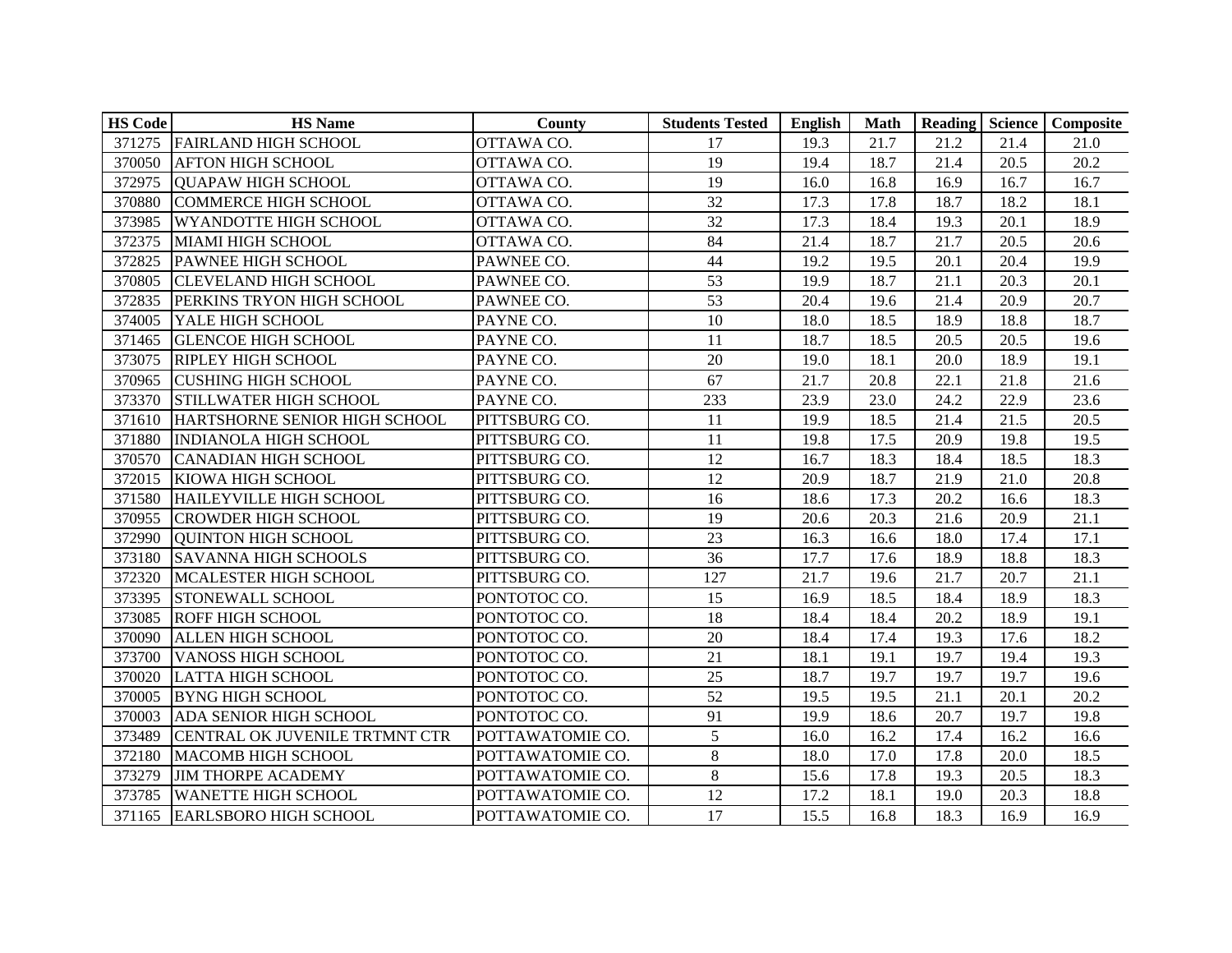| <b>HS Code</b> | <b>HS</b> Name               | County           | <b>Students Tested</b> | English | <b>Math</b> |      |      | Reading Science Composite |
|----------------|------------------------------|------------------|------------------------|---------|-------------|------|------|---------------------------|
|                | 370990 DALE SCHOOL           | POTTAWATOMIE CO. | 25                     | 20.4    | 20.4        | 21.9 | 20.4 | 20.9                      |
| 373255         | <b>BETHEL HIGH SCHOOL</b>    | POTTAWATOMIE CO. | 47                     | 20.4    | 20.4        | 20.4 | 20.7 | 20.6                      |
| 372340         | MCLOUD HIGH SCHOOL           | POTTAWATOMIE CO. | 52                     | 19.7    | 19.3        | 20.3 | 20.0 | 19.9                      |
| 373490         | <b>TECUMSEH HIGH SCHOOL</b>  | POTTAWATOMIE CO. | 75                     | 20.5    | 19.8        | 22.4 | 22.1 | 21.3                      |
| 373278         | SHAWNEE SENIOR HIGH SCHOOL   | POTTAWATOMIE CO. | 131                    | 21.5    | 21.0        | 22.2 | 21.6 | 21.7                      |
| 372460         | MOYERS HIGH SCHOOL           | PUSHMATAHA CO.   | $\overline{7}$         | 14.0    | 14.9        | 15.9 | 14.6 | 14.9                      |
| 370790         | <b>CLAYTON HIGH SCHOOL</b>   | PUSHMATAHA CO.   | 15                     | 19.5    | 18.2        | 20.8 | 20.3 | 19.7                      |
|                | 373015 RATTAN HIGH SCHOOL    | PUSHMATAHA CO.   | 17                     | 16.9    | 16.3        | 19.3 | 18.3 | 17.8                      |
| 370150         | <b>ANTLERS HIGH SCHOOL</b>   | PUSHMATAHA CO.   | 46                     | 19.6    | 18.1        | 21.1 | 20.0 | 19.9                      |
| 370715         | <b>CHEYENNE HIGH SCHOOL</b>  | ROGER MILLS CO.  | 11                     | 21.8    | 19.9        | 23.5 | 20.7 | 21.5                      |
| 371585         | HAMMON HIGH SCHOOL           | ROGER MILLS CO.  | 15                     | 19.5    | 18.5        | 18.7 | 19.0 | 19.1                      |
| 372080         | <b>LEEDEY HIGH SCHOOL</b>    | ROGER MILLS CO.  | 15                     | 19.8    | 20.1        | 20.5 | 20.4 | 20.1                      |
| 371380         | <b>FOYIL HIGH SCHOOL</b>     | ROGERS CO.       | 20                     | 16.4    | 17.3        | 18.0 | 18.7 | 17.7                      |
| 370700         | <b>CHELSEA HIGH SCHOOL</b>   | ROGERS CO.       | $\overline{29}$        | 20.0    | 18.6        | 22.2 | 20.2 | 20.4                      |
| 370787         | <b>VERDIGRIS SCHOOL</b>      | ROGERS CO.       | 53                     | 19.9    | 19.7        | 21.5 | 20.2 | 20.4                      |
| 370780         | <b>SEQUOYAH HIGH SCHOOL</b>  | ROGERS CO.       | 64                     | 19.2    | 18.3        | 20.3 | 19.1 | 19.4                      |
| 371885         | <b>INOLA HIGH SCHOOL</b>     | ROGERS CO.       | 71                     | 20.0    | 19.5        | 21.1 | 21.3 | 20.6                      |
| 370650         | <b>CATOOSA HIGH SCHOOL</b>   | ROGERS CO.       | $77\,$                 | 20.5    | 19.4        | 21.5 | 21.2 | 20.7                      |
| 372765         | OOLOGAH HIGH SCHOOL          | ROGERS CO.       | 81                     | 21.1    | 21.0        | 21.1 | 21.2 | 21.2                      |
| 370770         | <b>CLAREMORE HIGH SCHOOL</b> | ROGERS CO.       | 186                    | 21.2    | 20.7        | 22.1 | 21.5 | 21.5                      |
| 373175         | <b>SASAKWA HIGH SCHOOL</b>   | SEMINOLE CO.     | 5                      | 17.4    | 16.8        | 19.6 | 17.2 | 17.8                      |
| 370948         | <b>BUTNER HIGH SCHOOL</b>    | SEMINOLE CO.     | 6                      | 23.3    | 21.0        | 24.8 | 21.7 | 22.8                      |
| 373220         | STROTHER HIGH SCHOOL         | SEMINOLE CO.     | $\overline{7}$         | 18.0    | 18.0        | 20.6 | 19.0 | 19.1                      |
| 373225         | VARNUM HIGH SCHOOL           | SEMINOLE CO.     | 9                      | 14.3    | 16.9        | 16.3 | 16.0 | 16.1                      |
| 372540         | <b>NEW LIMA HIGH SCHOOL</b>  | SEMINOLE CO.     | 12                     | 18.8    | 19.4        | 20.1 | 21.6 | 20.2                      |
| 373915         | <b>WEWOKA HIGH SCHOOL</b>    | SEMINOLE CO.     | 14                     | 15.8    | 16.6        | 17.5 | 17.6 | 17.0                      |
| 370415         | <b>BOWLEGS HIGH SCHOOL</b>   | SEMINOLE CO.     | 16                     | 16.3    | 16.4        | 17.0 | 16.4 | 16.6                      |
| 372030         | KONAWA HIGH SCHOOL           | SEMINOLE CO.     | $27\,$                 | 17.3    | 18.9        | 20.0 | 19.4 | 19.0                      |
| 373210         | <b>SEMINOLE HIGH SCHOOL</b>  | SEMINOLE CO.     | 57                     | 20.9    | 21.5        | 20.9 | 20.6 | 21.1                      |
| 371415         | <b>GANS HIGH SCHOOL</b>      | SEQUOYAH CO.     | 15                     | 16.7    | 15.6        | 19.2 | 17.3 | 17.4                      |
| 373145         | <b>CENTRAL HIGH SCHOOL</b>   | SEQUOYAH CO.     | 20                     | 18.8    | 17.2        | 20.3 | 18.9 | 18.8                      |
| 371485         | <b>GORE HIGH SCHOOL</b>      | SEQUOYAH CO.     | 41                     | 16.9    | 16.8        | 19.3 | 19.0 | 18.2                      |
| 373725         | <b>VIAN HIGH SCHOOL</b>      | SEQUOYAH CO.     | 48                     | 18.4    | 16.8        | 19.7 | 18.4 | 18.4                      |
| 372470         | MULDROW SENIOR HIGH SCHOOL   | SEQUOYAH CO.     | 64                     | 21.5    | 19.9        | 22.1 | 20.4 | 21.1                      |
| 373150         | <b>SALLISAW HIGH SCHOOL</b>  | SEQUOYAH CO.     | 76                     | 19.7    | 18.3        | 20.3 | 19.6 | 19.6                      |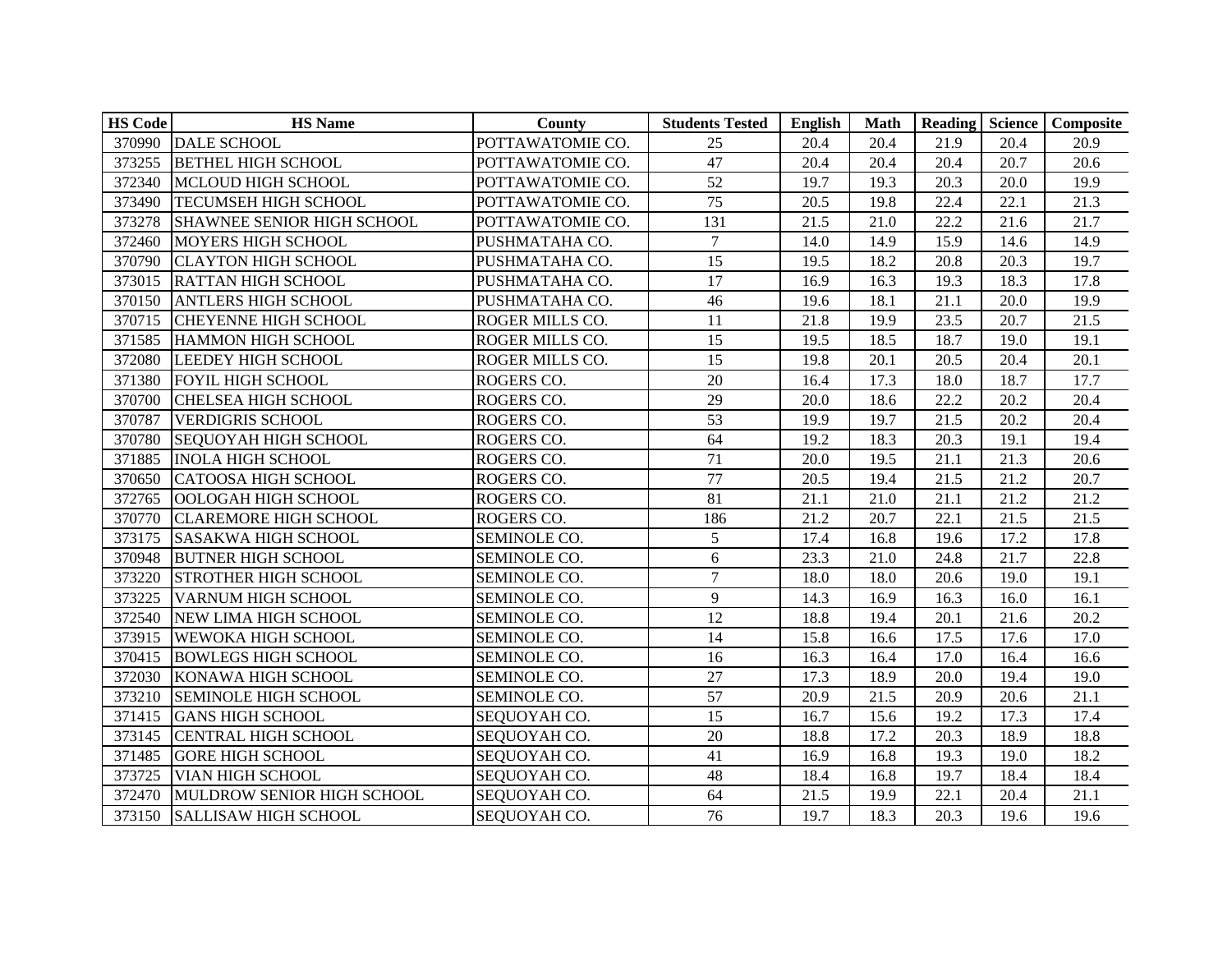| <b>HS Code</b> | <b>HS</b> Name                     | County       | <b>Students Tested</b> | English | <b>Math</b> |      |      | Reading Science Composite |
|----------------|------------------------------------|--------------|------------------------|---------|-------------|------|------|---------------------------|
|                | 373090 ROLAND HIGH SCHOOL          | SEQUOYAH CO. | 81                     | 18.6    | 18.0        | 19.9 | 19.9 | 19.2                      |
| 372270         | <b>CENTRAL HIGH SCHOOL</b>         | STEPHENS CO. | 15                     | 18.4    | 17.4        | 20.9 | 20.2 | 19.4                      |
| 370450         | <b>BRAY-DOYLE HIGH SCHOOL</b>      | STEPHENS CO. | 16                     | 17.6    | 16.4        | 19.0 | 17.5 | 17.9                      |
| 373705         | <b>VELMA ALMA HIGH SCHOOL</b>      | STEPHENS CO. | 27                     | 17.5    | 17.6        | 18.6 | 17.9 | 18.0                      |
| 370875         | <b>COMANCHE HIGH SCHOOL</b>        | STEPHENS CO. | 41                     | 20.7    | 20.2        | 20.5 | 20.3 | 20.5                      |
| 372275         | <b>MARLOW HIGH SCHOOL</b>          | STEPHENS CO. | 74                     | 22.3    | 20.3        | 22.4 | 21.4 | 21.7                      |
| 371109         | <b>DUNCAN HIGH SCHOOL</b>          | STEPHENS CO. | 143                    | 20.4    | 19.3        | 20.8 | 20.3 | 20.3                      |
| 371480         | <b>GOODWELL HIGH SCHOOL</b>        | TEXAS CO.    | $\,8\,$                | 17.9    | 17.9        | 17.8 | 17.9 | 17.8                      |
| 373515         | <b>TEXHOMA HIGH SCHOOL</b>         | TEXAS CO.    | 21                     | 16.9    | 18.0        | 19.4 | 18.0 | 18.3                      |
| 371820         | <b>HOOKER HIGH SCHOOL</b>          | TEXAS CO.    | 35                     | 18.7    | 19.9        | 20.2 | 20.0 | 19.9                      |
| 371570         | <b>GUYMON SENIOR HIGH SCHOOL</b>   | TEXAS CO.    | 64                     | 18.1    | 18.7        | 19.6 | 19.4 | 19.0                      |
| 371515         | <b>GRANDFIELD HIGH SCHOOL</b>      | TILLMAN CO.  | 10                     | 15.4    | 16.8        | 18.0 | 18.6 | 17.3                      |
| 373535         | <b>TIPTON HIGH SCHOOL</b>          | TILLMAN CO.  | 15                     | 17.5    | 17.3        | 18.7 | 18.5 | 18.2                      |
| 371395         | <b>FREDERICK HIGH SCHOOL</b>       | TILLMAN CO.  | $\overline{38}$        | 19.3    | 18.9        | 20.4 | 19.7 | 19.7                      |
| 373607         | DOVE SCIENCE ACADEMY               | TULSA CO.    | 22                     | 18.9    | 18.1        | 20.8 | 20.6 | 19.7                      |
| 373605         | DANIEL WEBSTER HIGH SCHOOL         | TULSA CO.    | 49                     | 16.9    | 16.2        | 18.0 | 18.0 | 17.3                      |
| 373647         | TULSA SCH OF ARTS & SCIENCES       | TULSA CO.    | 50                     | 25.0    | 22.4        | 25.4 | 22.4 | 23.9                      |
| 373627         | MCLAIN HS FOR SCIENCE/TECH         | TULSA CO.    | 51                     | 12.4    | 15.3        | 15.2 | 15.9 | 14.9                      |
| 373330         | SPERRY HIGH SCHOOL                 | TULSA CO.    | 58                     | 21.2    | 19.3        | 21.6 | 21.0 | 20.9                      |
| 373585         | <b>BERRYHILL HIGH SCHOOL 33</b>    | TULSA CO.    | 66                     | 20.2    | 19.7        | 20.7 | 20.6 | 20.4                      |
| 373600         | <b>CENTRAL HIGH SCHOOL</b>         | TULSA CO.    | 68                     | 13.8    | 15.4        | 15.3 | 16.6 | 15.4                      |
| 370865         | <b>COLLINSVILLE HIGH SCHOOL</b>    | TULSA CO.    | 69                     | 20.6    | 18.8        | 21.0 | 20.0 | 20.2                      |
| 373610         | <b>EAST CENTRAL SENIOR HS</b>      | TULSA CO.    | 77                     | 16.4    | 17.3        | 18.2 | 18.4 | 17.7                      |
| 373632         | NATHAN HALE HIGH SCHOOL            | TULSA CO.    | 83                     | 15.7    | 16.2        | 17.9 | 17.4 | 17.0                      |
| 371470         | <b>GLENPOOL HIGH SCHOOL</b>        | TULSA CO.    | 87                     | 19.2    | 18.6        | 20.5 | 19.9 | 19.7                      |
| 373285         | <b>SKIATOOK HIGH SCHOOL</b>        | TULSA CO.    | 94                     | 19.6    | 18.8        | 21.0 | 19.7 | 19.9                      |
| 373640         | <b>WILL ROGERS HIGH SCHOOL</b>     | TULSA CO.    | $\overline{94}$        | 14.8    | 16.2        | 16.3 | 16.7 | 16.2                      |
| 373638         | <b>THOMAS A EDISON HIGH SCHOOL</b> | TULSA CO.    | 138                    | 20.5    | 18.8        | 22.0 | 20.3 | 20.5                      |
| 373628         | MEMORIAL SENIOR HIGH SCHOOL        | TULSA CO.    | 167                    | 19.3    | 18.4        | 20.3 | 19.4 | 19.5                      |
| 370330         | <b>BIXBY HIGH SCHOOL</b>           | TULSA CO.    | 185                    | 20.8    | 19.4        | 21.8 | 20.4 | 20.7                      |
| 373160         | <b>CHARLES PAGE HIGH SCHOOL</b>    | TULSA CO.    | 208                    | 21.5    | 20.2        | 22.6 | 21.0 | 21.5                      |
| 373590         | <b>BOOKER T WASHINGTON HS</b>      | TULSA CO.    | 272                    | 22.5    | 20.8        | 22.9 | 22.0 | 22.1                      |
| 372785         | OWASSO HIGH SCHOOL                 | TULSA CO.    | 396                    | 21.6    | 20.8        | 22.0 | 21.4 | 21.6                      |
| 371905         | <b>JENKS HIGH SCHOOL</b>           | TULSA CO.    | 500                    | 23.3    | 22.5        | 23.5 | 22.5 | 23.1                      |
|                | 370470 BROKEN ARROW HIGH SCHOOL    | TULSA CO.    | 590                    | 22.3    | 21.2        | 22.6 | 21.7 | 22.1                      |